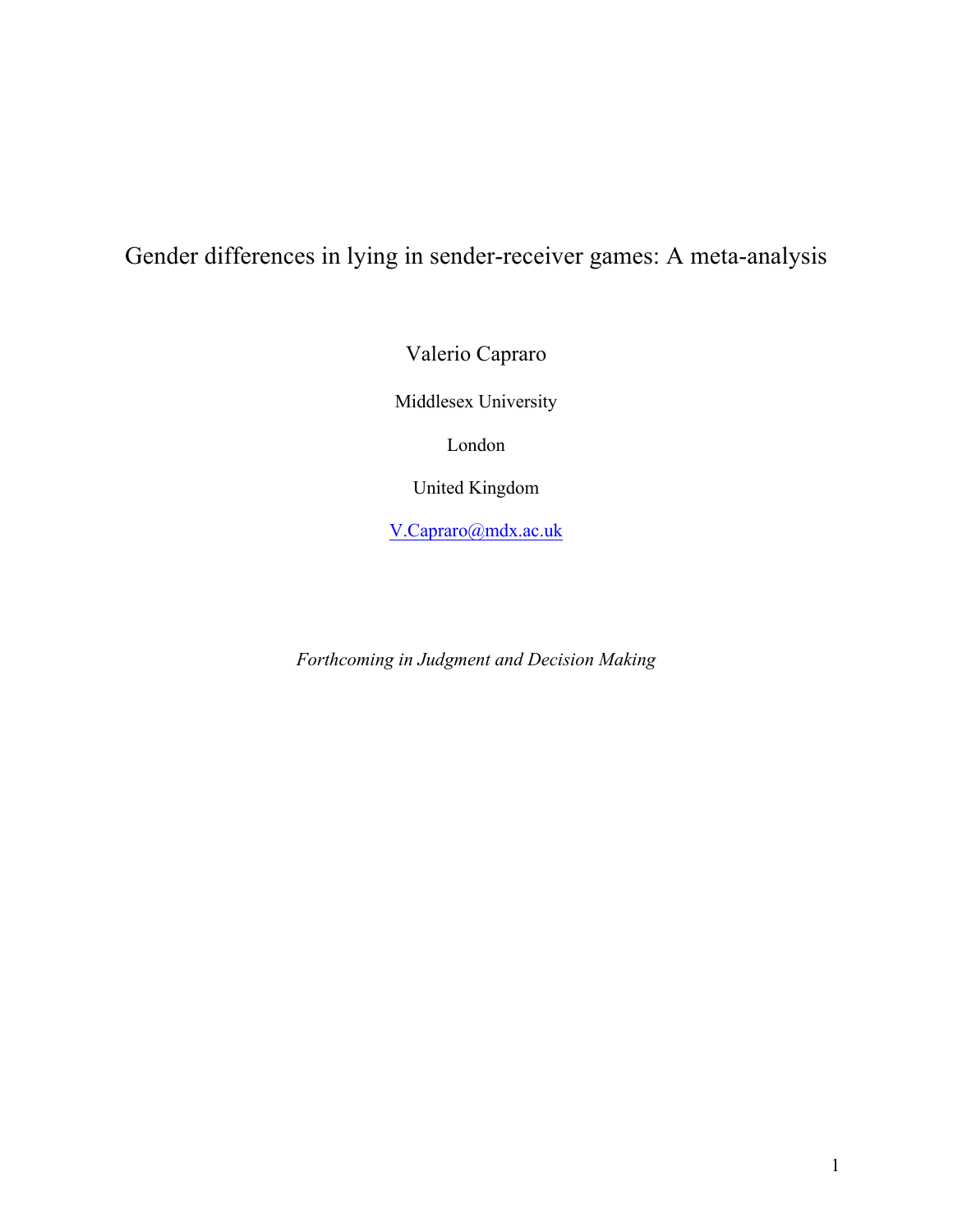#### **Abstract**

*Whether there are gender differences in lying has been largely debated in the past decade. Previous studies found mixed results. To shed light on this topic, here I report a meta-analysis of 8,728 distinct observations, collected in 65 Sender-Receiver game treatments, by 14 research groups. Following previous work and theoretical considerations, I distinguish three types of lies: black lies, that benefit the liar at a cost for another person; altruistic white lies, that benefit another person at a cost for the liar; Pareto white lies, that benefit both the liar and another person. The results show that gender differences in lying significantly depend on the consequences of lying. Specifically: (i) males are significantly more likely than females to tell black lies (N=4,161); (ii) males are significantly more likely than females to tell altruistic white (N=2,940); (iii) results are inconclusive in the case of Pareto white lies (N=1,627).*

*Keywords:* lying, honesty, deception, gender differences, sex differences.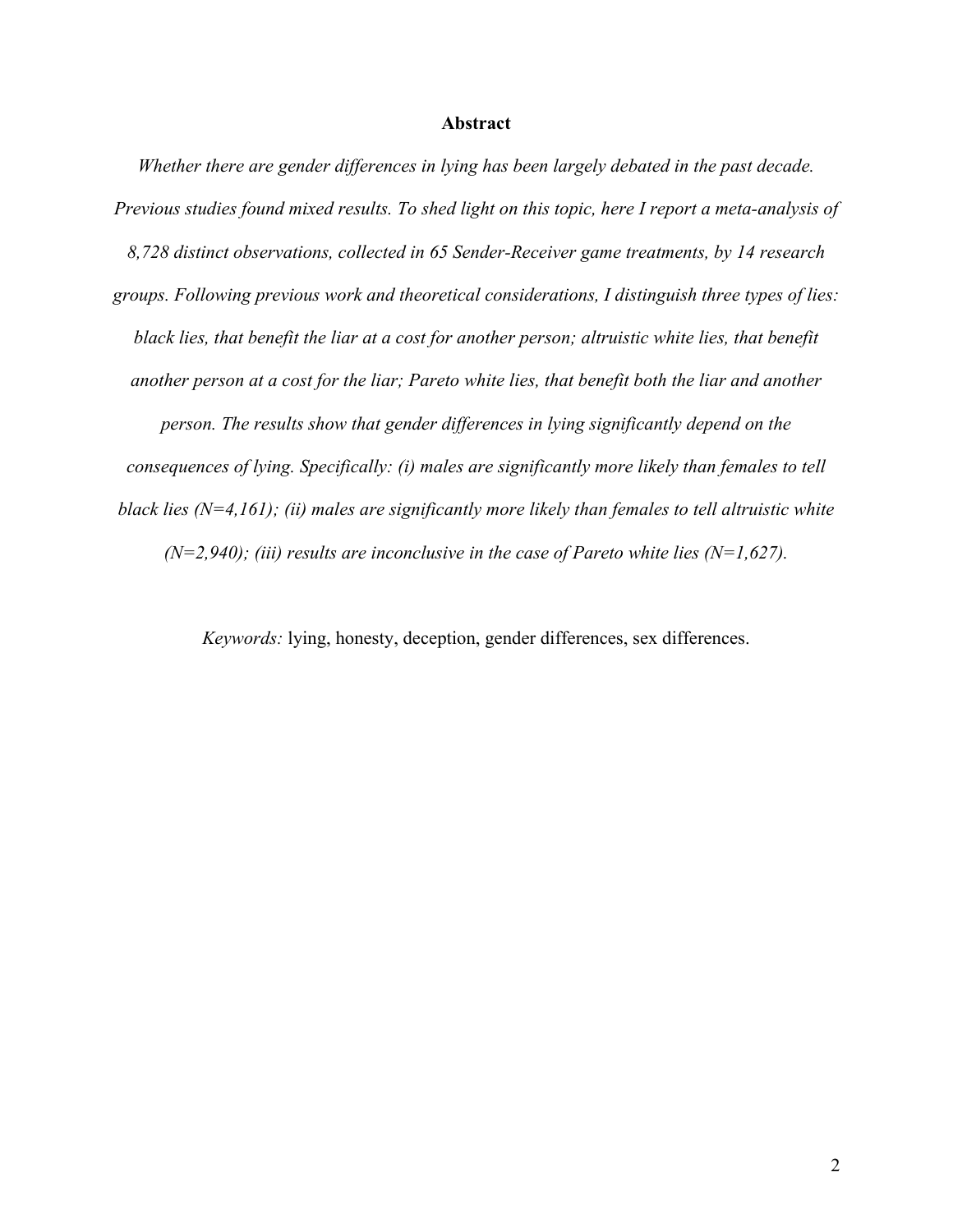#### **Introduction**

Many economic and social interactions are characterized by asymmetric information. In these situations, people may be tempted to misreport their private information. Although standard economic theory predicts that people would lie as long as that is beneficial to themselves, empirical research in economics and psychology has shown that people do not always lie. Cases in which people act honestly abound, even when being dishonest would be beneficial to all parties involved (Erat & Gneezy, 2012; Cappelen, Sørensen & Tungodded, 2013; Biziou-van-Pol, Haenen, Novaro, Occhipinti-Liberman & Capraro, 2015).

Why do some people act honestly while others do not?

Previous studies have approached this question from several angles. For example, scholars have explored the role of social and moral preferences (Biziou-van-Pol et al, 2015; Levine & Schweitzer, 2014; Levine & Schweitzer, 2015; Shalvi & de Dreu, 2014; Weisel & Shalvi, 2015), the role of incentives (Dreber & Johannesson, 2008; Erat & Gneezy, 2012; Fischbacher & Föllmi-Heusi, 2013; Gneezy, 2005; Gneezy, Kajackaite & Sobel, 2018; Mazar, Amir & Ariely, 2008; Sutter, 2009), the role of group-serving lies versus individual-serving lies (Cohen, Gunia, Kim-Jun & Murnighan, 2009; Conrads, Irlenbusch, Rilke & Walkowitz, 2013; Gino, Ayal & Ariely, 2013; Wiltermuth, 2011), and the role of manipulating cognitive resources (Gino, Schweitzer, Mead & Ariely, 2011; Shalvi, Eldar & Bereby-Meyer, 2012; Gunia et al., 2012; van't Veer, Stel & van Beest, 2014; Capraro, 2017; Barcelo & Capraro, 2017; Lohse, Simon & Konrad, 2018).

Another line of research that has received a great deal of attention is whether there are gender differences in lying. An early paper by Dreber and Johannesson (2008) found that males lie more than females, at least in the domain of black lies, that is, lies that benefit the liar at a cost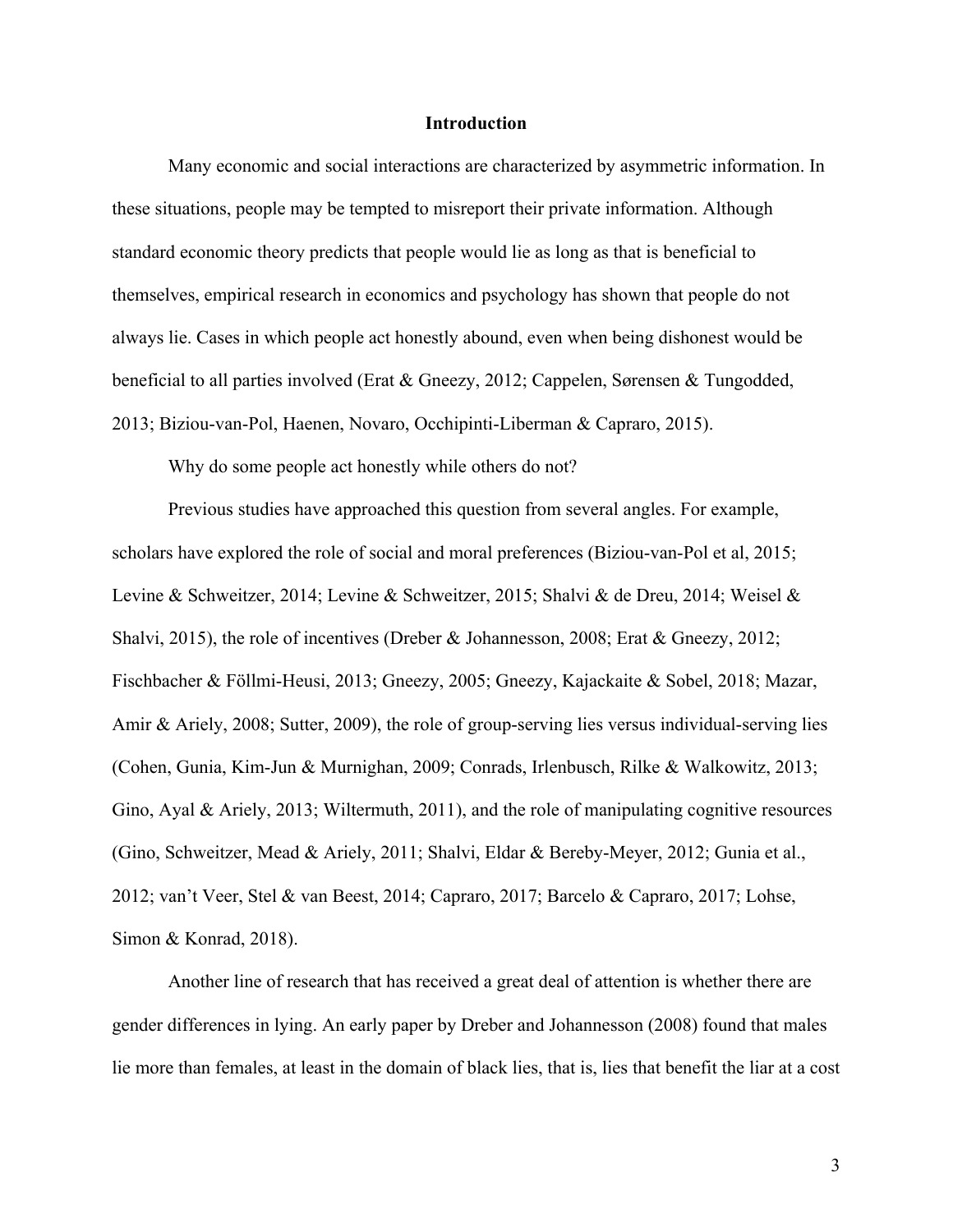for another person. This result was successfully replicated in some studies (Friesen  $\&$ Gangadharan, 2012; Capraro, Schulz & Rand, 2018) but not in others (Childs, 2012; Capraro & Peltola, 2018), which found no gender differences in the context of black lies. Subsequently, Erat and Gneezy (2012) observed that the sign of gender differences in lying might depend on the consequences of the lie: they found that males lie more than females in the context of Pareto white lies (lies that benefit both the liar and another person), but females lie more than males in the context of altruistic white lies (lies that benefit another person at a cost for the liar). However, the former result was not replicated by Cappelen et al (2013), who found no gender differences in the context of Pareto white lies; and the latter result was not replicated by Biziouvan-Pol et al (2015), who, in fact, found the opposite, that males tell more altruistic white lies than females. These mixed results suggest that gender differences in lying, if existent, might be small and depending on the consequences of lying. Thus, passing to a meta-analytic approach can be useful to shed light on the topic.

The contribution of this work is to do a step in this direction by analyzing a large sample of more than 8,500 observations, coming from 65 different treatment conditions, conducted by 14 different research groups, by taking also into account the consequences of lying.

#### **Measure of honesty**

Researchers have developed several measures of honest behavior. For example, in Fischbacher and Föllmi-Heusi (2013), participants roll a die, in private, and then report the resulting outcome knowing that they will be paid an amount equal to the number they report, unless the number is six, in which case they do not get any payment. Thus participants have an incentive to lie (unless they get a five) for their benefit. See also Greene & Paxton (2009), Fosgaard, Hansen & Piovesan (2013), Ploner & Regner, (2013), Shalvi & Leiser (2013),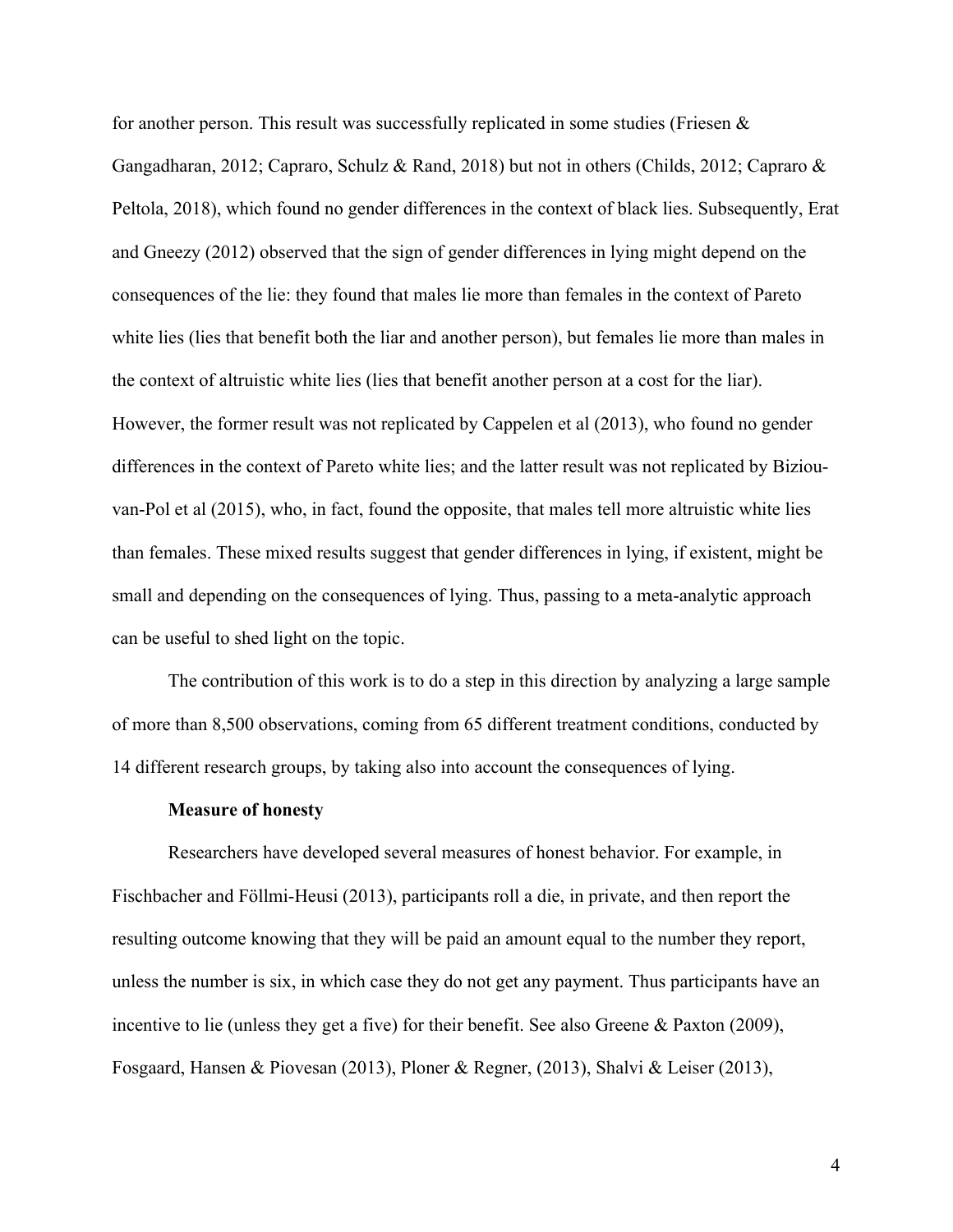Pascual-Ezama, Prelec & Dunfield (2013), van't Veer, Stel & van Beest (2014). Conceptually similar is the matrix search task (Mazar, Amir & Ariely, 2008) and the visual perception task (Gino, Norton & Ariely, 2010). The common denominator of these paradigms is that participants complete a task and then they are paid according to the self-reported performance in this task. Thus, also in this case, participants are incentivized to lie for their own benefit.

Conceptually different, instead, is the so-called *Sender-Receiver game* (also known as *Deception game*). There are various formulations of this game (Gneezy, 2005; Erat & Gneezy, 2012), differing in relatively minor details regarding the strategy space or the type of information provided. But the general structure is as follows. The experimenter gives a piece of information (for example, the outcome of a die) to Player 1, but not to Player 2. Then Player 1 is asked to report this information to Player 2. The role of Player 2 is to guess the original piece of information (for example, the true outcome of the die). If Player 2 guesses the original piece of information, then Player 1 and Player 2 get paid according to Option A; if Player 2 does not guess the original piece of information, then Player 1 and Player 2 get paid according to Option B. Only Player 1 knows the exact allocations of money corresponding to Option A and Option B. One variant of the deception game was introduced by Biziou-van-Pol et al. (2015), in order to avoid the problem of *sophisticated deception* (i.e., Player 1 telling the truth because he or she expects that Player 2 will not believe him or her, Sutter 2009). In this variant, Player 2 has no active choice: whether participants are paid according to Option A or Option B depends only on whether Player 1 decides to lie or to tell the truth.

The Sender-Receiver game is particularly interesting because it allows to distinguish four types of lies, depending on the payoffs associated to Option A and Option B. Employing the terminology introduced by Erat and Gneezy (2012), I use the following taxonomy: *black lies* are

5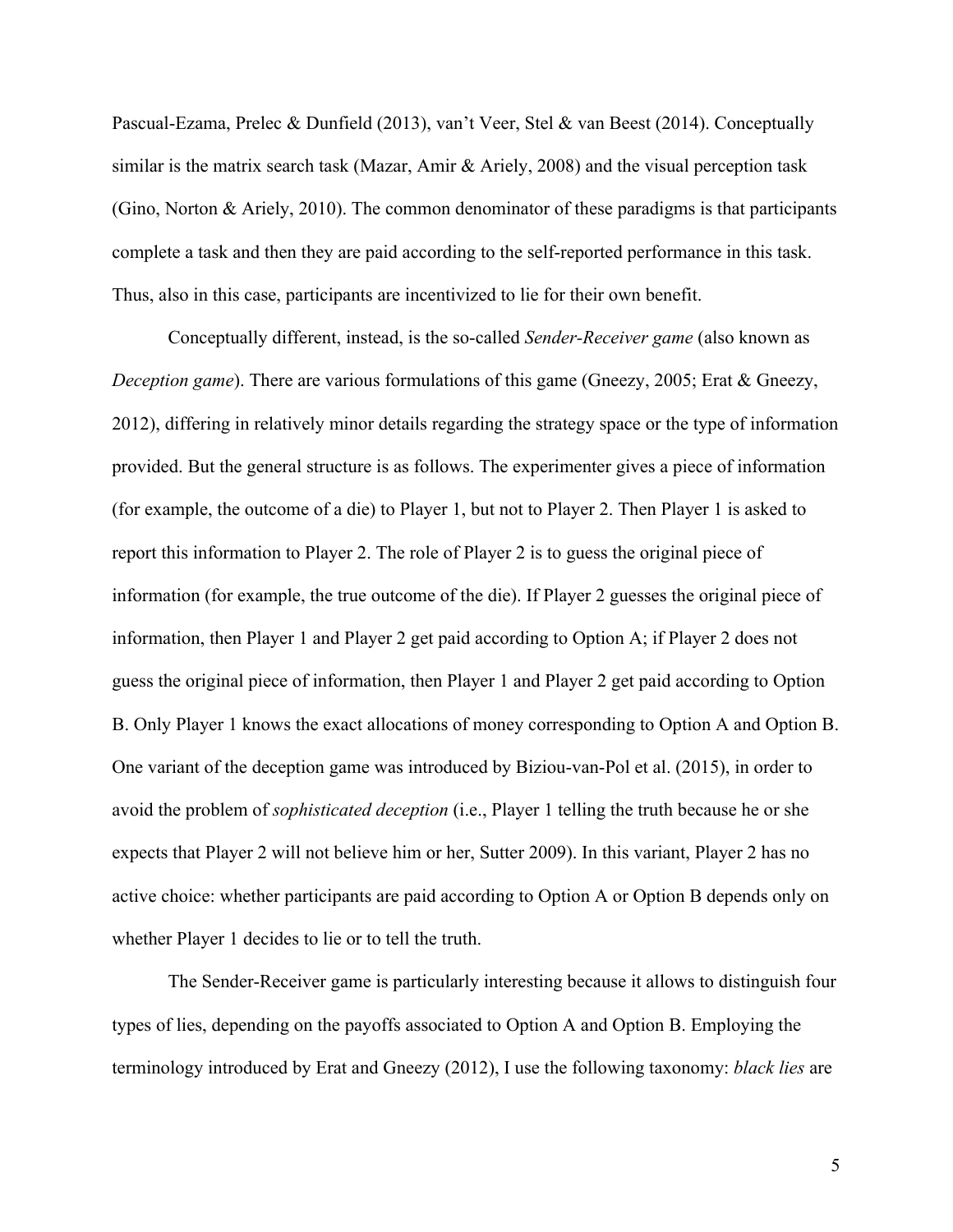those that benefit the liar at the expenses of the other person; *altruistic white lies* are those that benefit another person at a cost for the liar; *Pareto white lies* are those that benefit both the liar and the other person; *Spiteful lies* are those that harm both the liar and the other person. The goal of this work is to study gender differences on lying as a function of the consequences of lying.

# **Theoretical considerations**

As mentioned above, previous empirical work suggests that the sign of gender differences in lying may depend on the consequences of the lie. The existence of such a dependence is in fact expected and can be actually derived from considerations regarding gender differences in social preferences and deontological judgments.

Previous work shows that males are more selfish than females in the dictator game, at least among students and Mechanical Turkers (Croson & Gneezy, 2009; Branas-Garza, Capraro & Rascón-Ramírez, 2018; Rand et al, 2016), although perhaps not in the general population (Carpenter, Connolly & Myers, 2008; Cappelen, Nygaard, Sørensen & Tungodden, 2015). Several studies have also provided evidence that males donate less than females to charity (De Wit & Bekkers, 2016; Mesch et al, 2006; Piper & Schnepf, 2008). In line with this view, social role theorists argue that males are more agentic and independent, whiles females are more unselfish and communal (Eagly, 1987). These observations suggest that self-regarding motivations may push males to tell more black lies than females, even when their intrinsic costs of lying are, on average, the same.

Regarding gender differences in altruistic behavior, an influential work by Andreoni and Vesterlund (2001) found that females are more altruistic than males when the altruistic action coincides with the egalitarian action, but males are more altruistic than females when the altruistic action is socially efficient. This suggests that gender differences in the decision to tell

6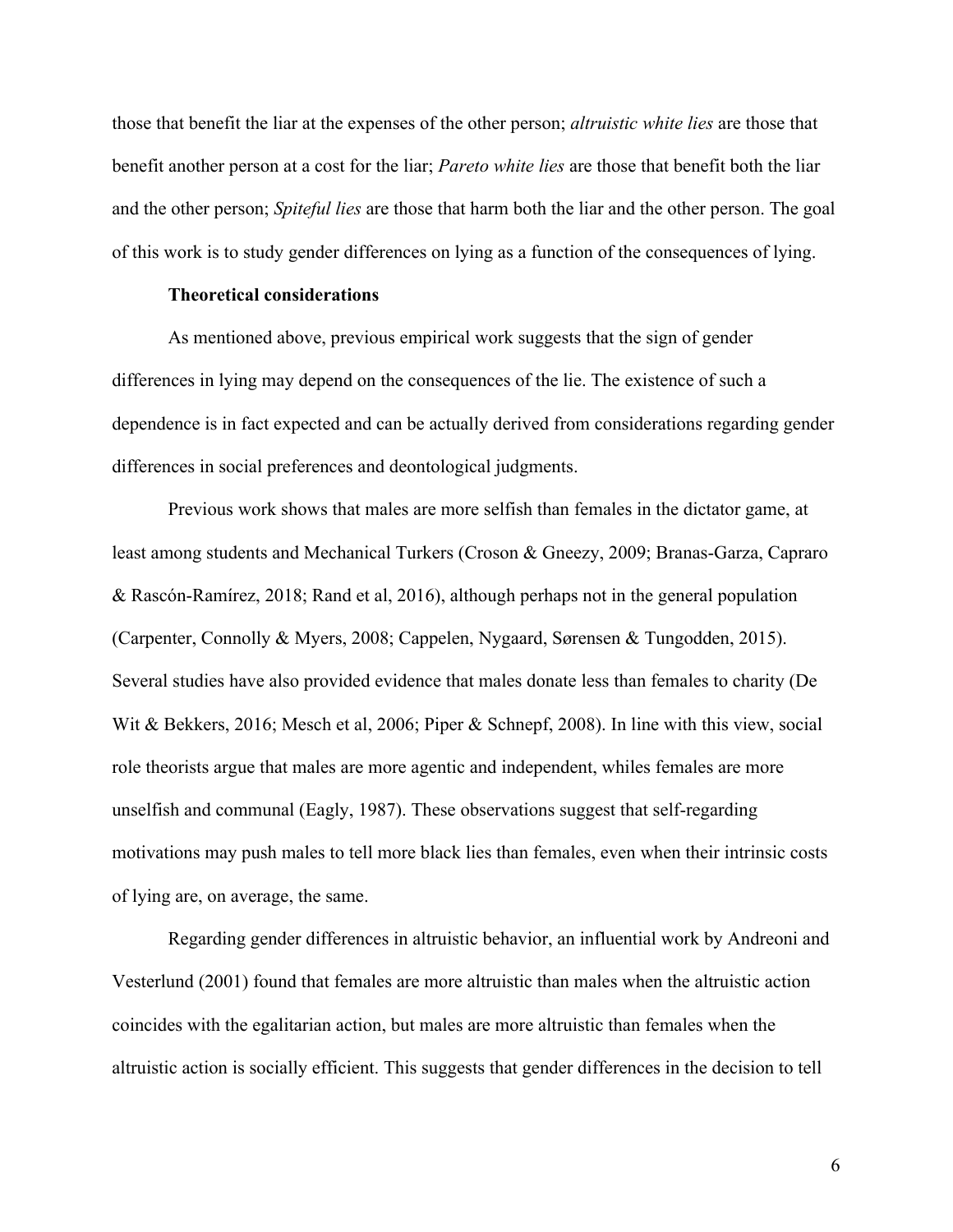altruistic white lies may depend on the actual consequences of lying, such that females may tell more altruistic lies than males when lying minimizes payoff differences, while males may tell more altruistic white lies than females when lying is socially efficient.

Regarding Pareto white lies, two different arguments lead to the prediction that it is likely that there are no major gender differences in lying. On the one hand, Pareto white lies – at least those studied in previous literature and reported in this paper – are both socially efficient and egalitarian. Thus, the Andreoni and Vesterlund's (2001) result mentioned above suggests that females and males might be equally motivated to tell Pareto white lies. An alternative argument descends from considerations about the morality of lying. According to deontological ethics, an action is morally good if it instantiates certain rules or ethical norms, regardless of the consequences, and is morally good if it violates them. Telling the truth when lying is beneficial to all parties involved is thus a typically deontological choice, as it corresponds to following the rule "don't lie", regardless of consequences. Therefore, the question whether there are gender differences in telling Pareto white lies can be seen as a particular specification of the more general question of whether there are gender differences in deontological judgments. Previous research suggests that females are more deontological than males, but only in moral dilemmas that involve directly harming others for the greater good (Capraro & Sippel, 2017; Fumagalli et al, 2010; Friesdorf et al, 2015). Since lying in a Pareto white lie condition does not involve direct harm to others, also this argument suggests that it is likely that there are no major gender differences in telling Pareto white lies.

# **Data collection**

Data collection proceeded in several steps. First, on April 1, 2016, I announced my plan of conducting a meta-analysis of two-player sender-receiver games on the ESA Experimental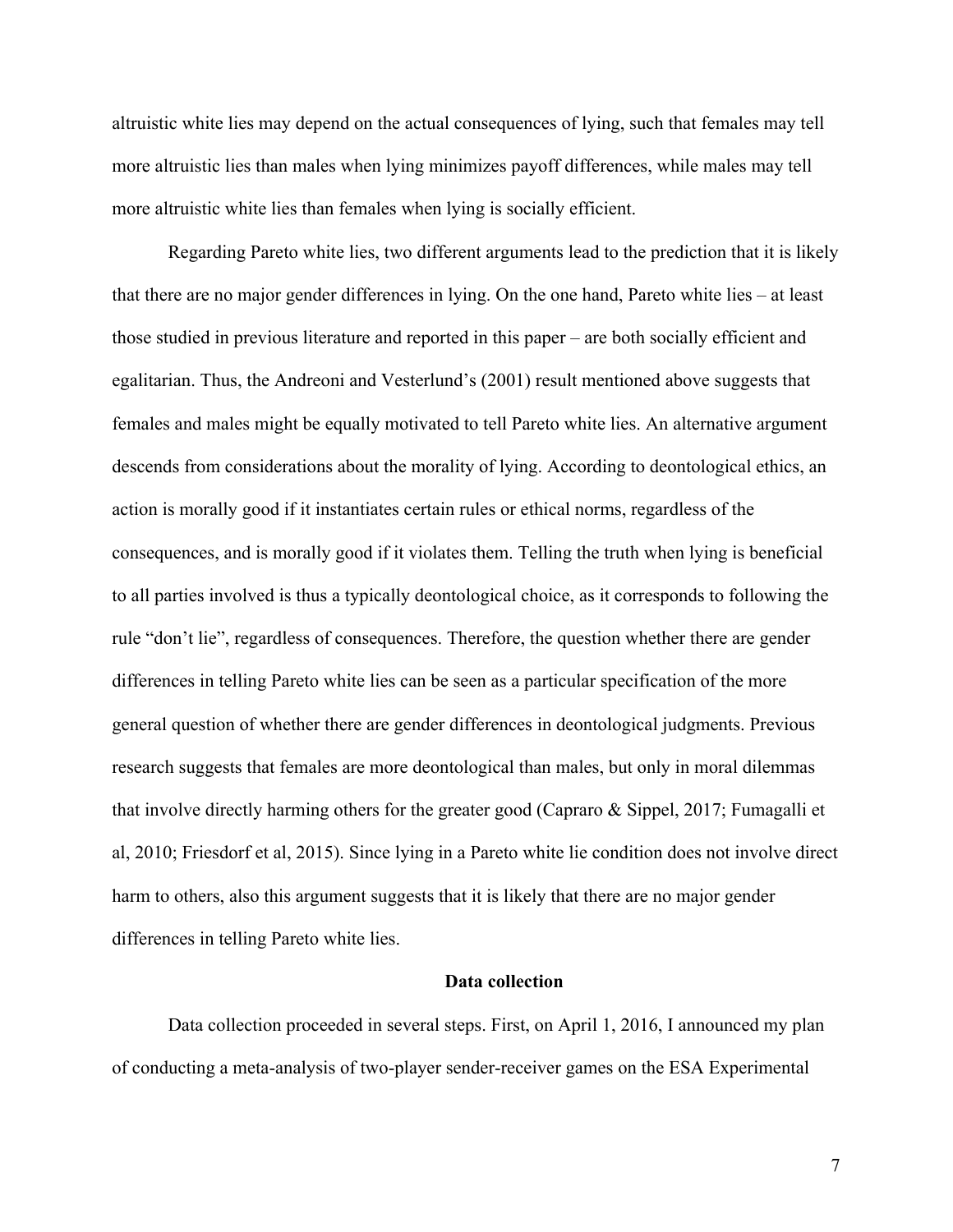Methods Discussion Google Group. In this way, the scholars interested in having their work included in the meta-analysis could send me the raw data of their experiment(s). In the days after, I have also conducted a 2x4 google scholar search looking for pairs of keywords of the shape [gender, sex] x [honesty, dishonesty, lying, deception], and I emailed the authors of all relevant papers and requested the raw data of their experiment(s). In doing so, I received raw data of 18 different experimental treatments (some published, some not), to which I have added 32 different experimental conditions of my research group (some published, some not). To minimize file-drawer effects, I included in the meta-analysis also unpublished studies. Then I wrote a first draft of the meta-analysis (6,508 observations), which I posted on SSRN on March 11, 2017. I left this first draft online for almost one year. Then, on January 25, 2018, I emailed the ESA Experimental Methods Discussion Google Group again, announcing my plan to revise the meta-analysis. In this occasion, scholars whose work had not been included in the first version of the meta-analysis could send me the raw data of their experiment(s). I sent the same email also to the Society for Judgment and Decision Making emailing list, and I made again the same 2x4 google search that I had made before. In this second version of the meta-analysis<sup>1</sup>, I thus analyze a total of 65 experimental treatments (36 from my own research group and 29 from 13 different research groups), for a total of 8,728 *distinct* observations (4,161 in *black lies* conditions, 2,940 in *altruistic white lies* conditions, 1,627 in *Pareto white lies* condition, and 0 in *spiteful lies* conditions). *Distinct* means that, in case a subject participated in more than one study (some studies were conducted on Amazon Mechanical Turk, so I could keep track of subjects

 $\frac{1}{1}$  ${}^{1}$ After receiving the comments from the referees and while preparing the revision, I have emailed the ESA Experimental Methods Discussion Group and the Society for Judgment and Decision Making emailing list again to collect more data. However, I was not sent any more data this time.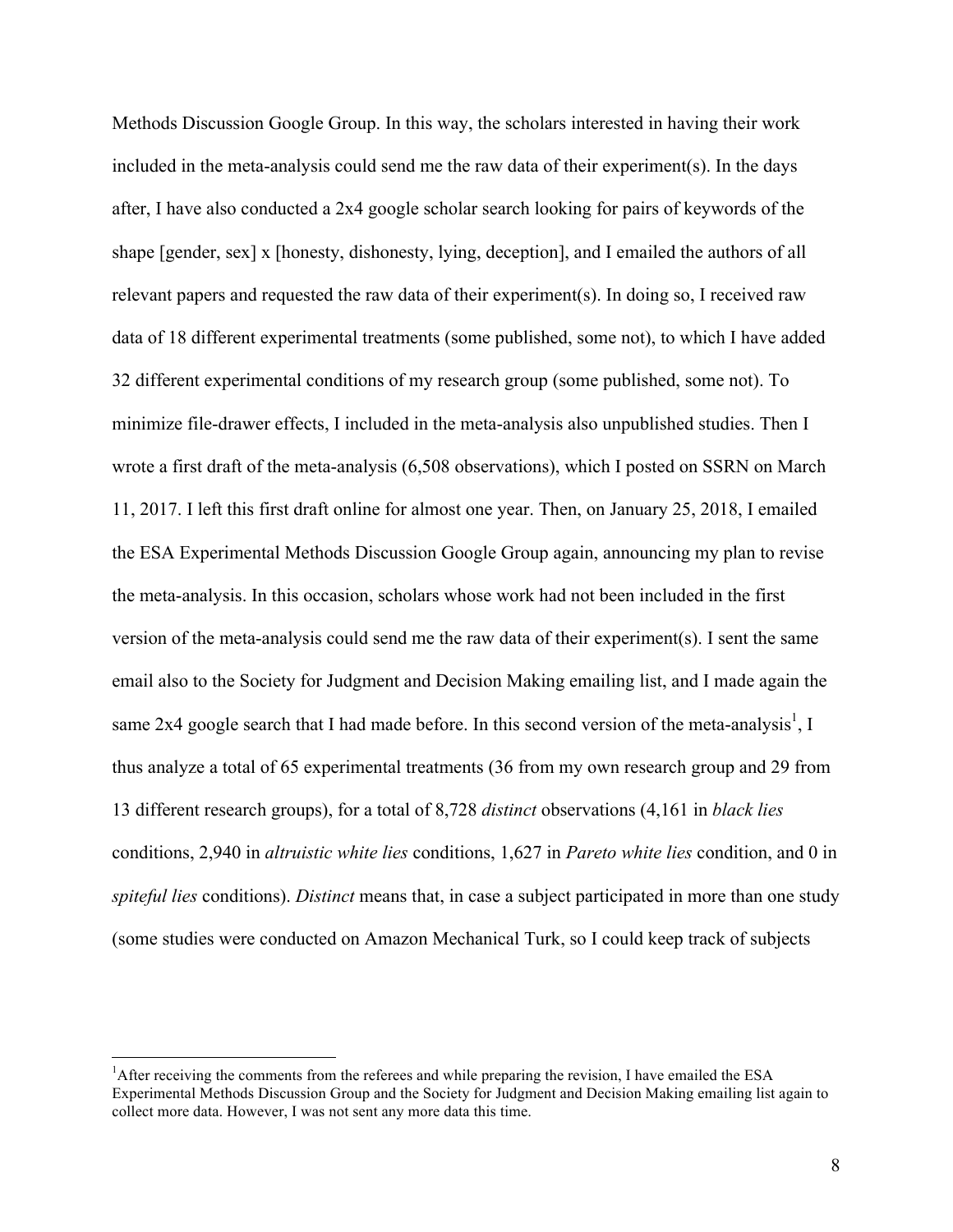using their MTurk ID and their IP address), I keep only the first observation. Similarly, in case the data come from iterated games, I keep only the first observation.

# **Overall analysis**

I start analyzing all 65 studies together. To do so, for each single study, I use logit regression to compute the effect of gender on honesty (which is a binary variable) with and without control on age and level of education (when known)<sup>2</sup>. Logit regression applied to single studies has the limitation that, if the dependent variable can be perfectly predicted, it returns no coefficient. For example, if, for a given study, all females act honestly, then logit regression returns no coefficient. This happens rarely in these dataset (3 studies over 65). When this happens, I do a correction by adding one data point by hand in such a way to maintain the sign of the effect.

Then I build a .csv file with thirteen columns: *study*, *genderc*, *genderse*, *genderc\_control*, *genderse\_control*, *altruistic\_lie*, *black\_lie*, *capraro, levine, greenberg, kouchaki, rode, cohen*, where, for each study, *genderc* (resp. *genderse*) is the coefficient (resp. the standard error) of the logit regression predicting honesty as a function of gender without control on age and level of education; similarly, *genderc\_control* (resp. *genderse\_control*) is the coefficient (resp. the standard error) of the logit regression predicting honesty as a function of gender with control on age and level of education*; altruistic\_lie* and *black\_lie* are two dummy variables that represent the consequences of lying in the corresponding sender-receiver game<sup>3</sup>;

 $\frac{1}{2}$  $I<sup>2</sup>I$  include controls for age and education because they seem to have an effect on lying (logit regression over the pool of studies; age: coeff=0.005, z=2.40, p=0.016; education: coeff=-0.081, z=-3.90, p<.001). Moreover, age has a significant effect on gender (coeff =0.116,  $z=5.94$ ,  $p<0.01$ ), while education has no effect on gender (coeff=-0.019,  $z=-0.92$ ,  $p=0.357$ ).

 $3I$  do not include a dummy variable to represent the actual consequences of lying in the case of altruistic white lies (socially efficient vs egalitarian) because in all studies analyzed in this work lying in the altruistic white lie conditions is always socially efficient.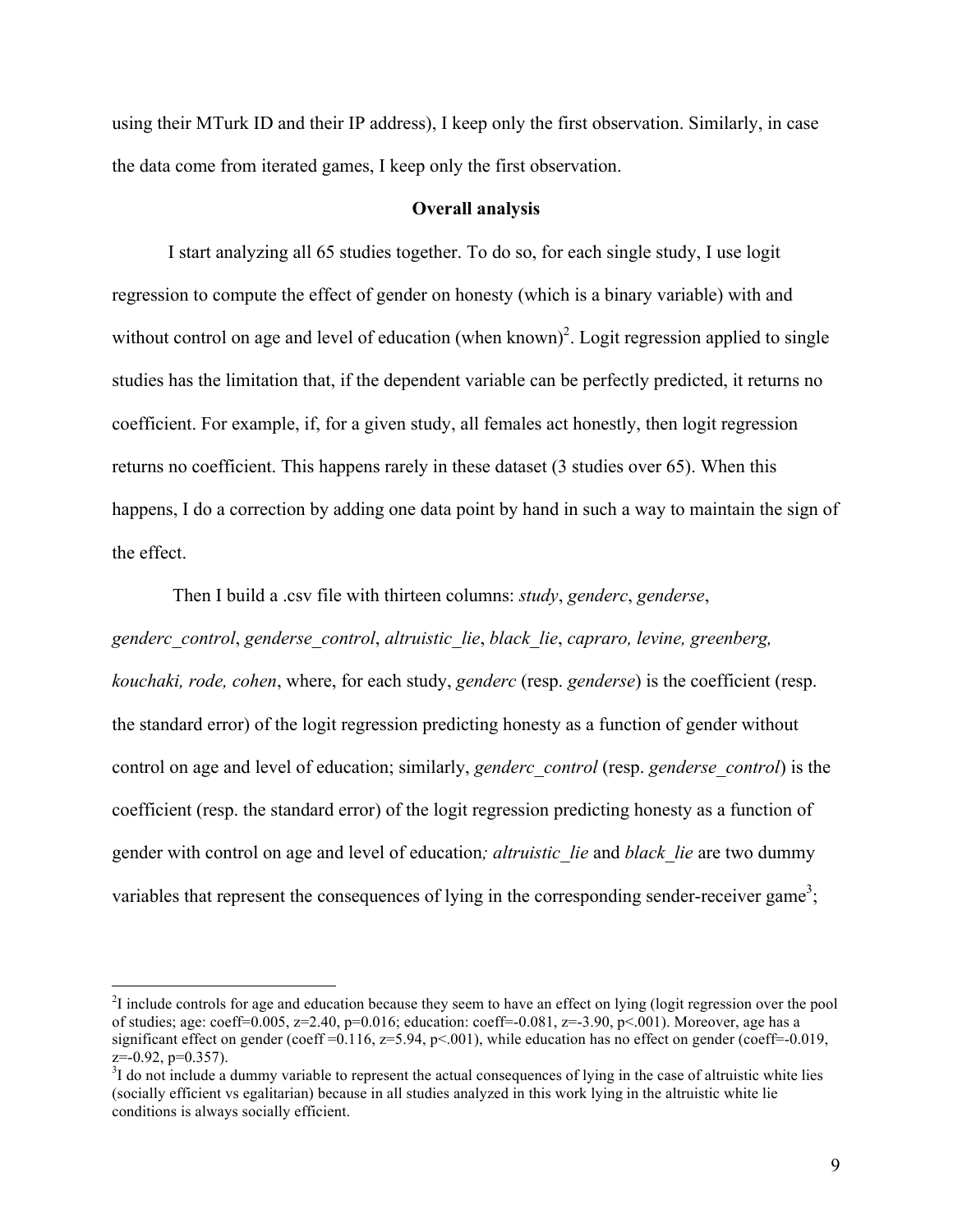and *capraro, levine, greenberg, kouchaki, rode, cohen* are dummy variables representing the research group of the corresponding study, which I include as a potential moderator<sup>4</sup>.

On this new .csv file, I first conduct a meta-regression by launching the stata command *metareg genderc altruistic\_lie black\_lie capraro levine greenberg kouchaki rode cohen , wsse(genderse)* and then I test whether the gender effect depends on the categorical variable of lie type by launching the command *test altruistic lie black lie*. In doing so, I find a significant effect ( $p = 0.03$ ) of lie type, suggesting that, indeed, gender differences in lying depends on the consequences of the lie.

Subsequently, I test for the effect of research group by launching the command *test capraro levine greenberg kouchaki rode cohen*. In doing so, I find no significant effect (p = 0.506). Thus, gender differences in lying do not depend on the research group that conducted the experiment.

Now, to look at the effect of gender on lying, I conduct random-effect meta-analysis by launching the command: *metan genderc genderse, random label(namevar=study).* The results, reported in Figure 1, clearly show a significant overall effect such that females are more honest than males (effect size = 0.271, 95% CI = [0.172,0.370], Z = 5.37, p < 0.001). This effect is robust after controlling for age and level of education (effect size =  $0.283$ ,  $95\%$  CI = [0.182,0.384],  $Z = 5.49$ ,  $p < 0.001$ ). Furthermore, there is no evidence of heterogeneity across studies in the true size of this effect (without control:  $p = 0.553$ ; with control:  $p = 0.631$ ).

 $\frac{1}{4}$ <sup>4</sup>I include as moderators only those research groups for which I have more than one study.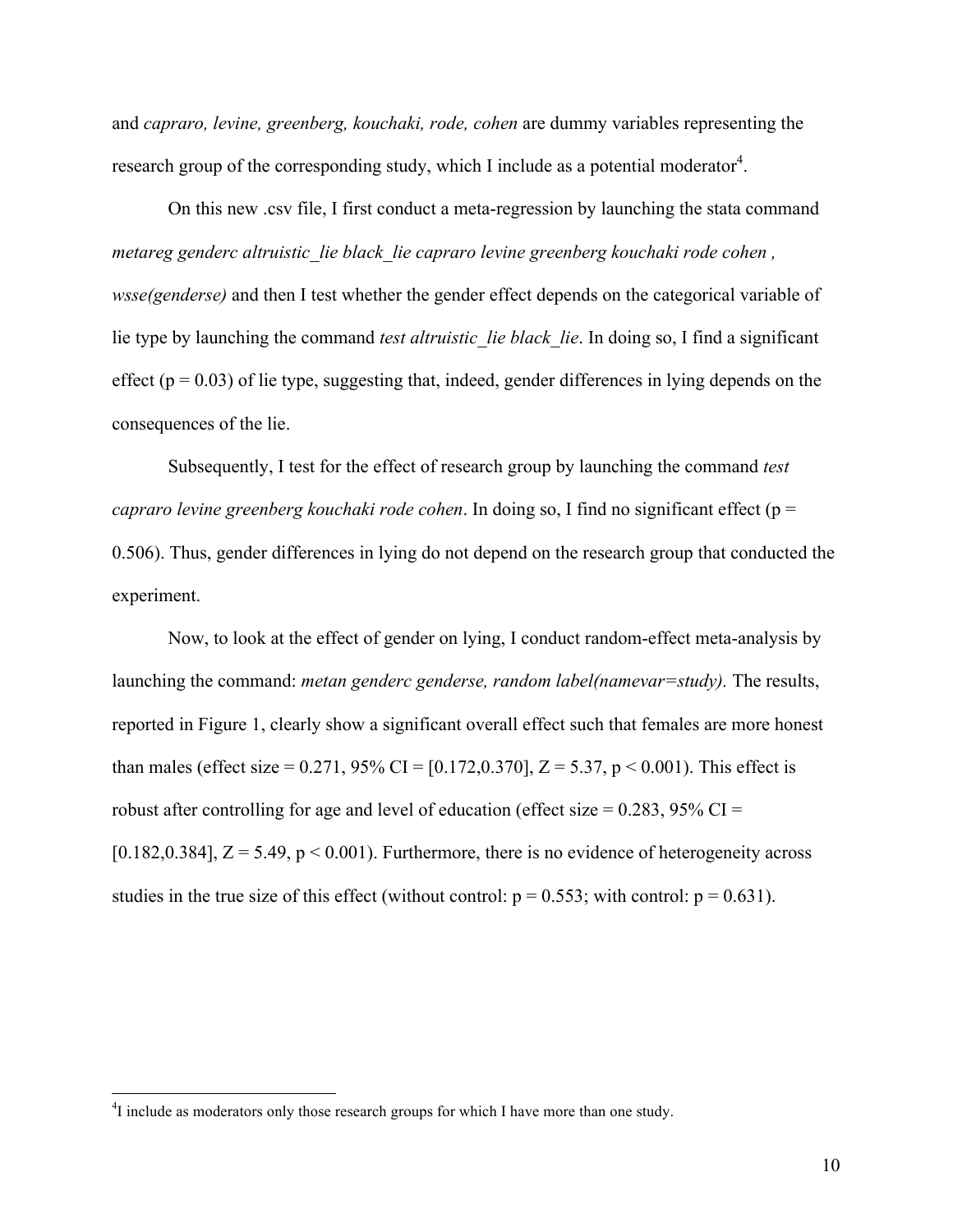| Study<br>ID                                    | ES (95% CI)                                     | 96<br>Weight |
|------------------------------------------------|-------------------------------------------------|--------------|
| gneezy_et_al                                   | -2.20 (-4.97, 0.57)                             | 0.13         |
| capraro_3                                      | $-1.95$ ( $-4.13$ , 0.24)                       | 0.21         |
| greenberg_smeets_zhurakhovska_2                | $-1.22$ ( $-2.30, -0.15$ )                      | 0.84         |
| levine_3                                       | $-0.92$ $(-3.21, 1.37)$                         | 0.19         |
| capraro_30                                     | $-0.69$ $(-2.49, 1.10)$                         | 0.30         |
| cohen_wolf_et_al                               | $-0.54$ $(-1.79, 0.71)$                         | 0.63         |
| capraro_1                                      | $-0.34$ $(-1.86, 1.18)$                         | 0.42         |
| levine_2                                       | $-0.26$ ( $-1.57$ , $1.04$ )                    | 0.58         |
| capraro_23                                     | $-0.23$ $(-0.75, 0.28)$                         | 3.72         |
| kouchaki_smith_1<br>$rode_2$                   | $-0.22$ $(-1.34, 0.89)$<br>$-0.18(-1.01, 0.66)$ | 0.79<br>1.40 |
| levine_7                                       | -0.16 (-1.61, 1.29)                             | 0.47         |
| capraro_32                                     | $-0.14$ $(-0.82, 0.53)$                         | 2.14         |
| hershfield_cohen_thomson                       | $-0.13$ $(-1.65, 1.39)$                         | 0.43         |
| rode                                           | $-0.13(-1.41, 1.14)$                            | 0.60         |
| capraro_21                                     | -0.09 (-0.72, 0.55)                             | 2.45         |
| roeser_et_al                                   | $-0.08$ $(-0.83, 0.67)$                         | 1.74         |
| capraro_24                                     | $-0.03$ $(-0.65, 0.58)$                         | 2.63         |
| capraro_15                                     | $-0.03$ $(-0.96, 0.90)$                         | 1.14         |
| kouchaki_et_al_2                               | $-0.03$ $(-1.32, 1.26)$                         | 0.59         |
| $levine_1$                                     | $-0.02$ $(-0.61, 0.58)$                         | 2.77         |
| capraro_34                                     | $0.04$ (-0.74, 0.83)                            | 1.60         |
| greenberg_smeets_zhurakhovska_1                | 0.08 (-0.92, 1.07)                              | 0.99         |
| capraro_28                                     | $0.08$ (-0.41, 0.57)                            | 4.13         |
| capraro_2                                      | $0.14 (-1.43, 1.72)$                            | 0.40         |
| capraro_9                                      | $0.16$ (-0.51, 0.83)<br>$0.18$ (-0.28, 0.64)    | 2.19<br>4.65 |
| capraro_31<br>kouchaki_smith_2                 | 0.19 (-1.00, 1.39)                              | 0.69         |
| capraro_6                                      | $0.21 (-0.69, 1.11)$                            | 1.22         |
| capraro_18                                     | 0.21 (-0.95, 1.37)                              | 0.73         |
| capraro_20                                     | $0.22$ (-0.39, 0.83)                            | 2.65         |
| levine_4                                       | 0.22 (-0.90, 1.34)                              | 0.78         |
| capraro_26                                     | $0.25$ (-0.20, 0.69)                            | 4.92         |
| capraro_36                                     | 0.26 (-0.17, 0.69)                              | 5.30         |
| capraro_27                                     | $0.28$ (-0.16, 0.73)                            | 4.93         |
| capraro_11                                     | $0.30$ (-0.39, 1.00)                            | 2.03         |
| capraro_25                                     | $0.30 (-0.24, 0.85)$                            | 3.25         |
| capraro_35                                     | 0.32 (-0.48, 1.12)                              | 1.53         |
| capraro_19                                     | 0.33 (-0.31, 0.98)                              | 2.33         |
| levine_8                                       | 0.35 (-0.89, 1.59)                              | 0.64         |
| shemereta                                      | $0.40$ (-0.65, 1.45)                            | 0.88         |
| capraro_14<br>kouchaki_et_al                   | $0.44$ (-0.20, 1.07)                            | 2.42<br>0.43 |
| levine_9                                       | 0.44 (-1.07, 1.95)<br>0.51 (-2.00, 3.02)        | 0.16         |
| levine_10                                      | $0.51$ (-2.61, 3.63)                            | 0.10         |
| capraro_16                                     | $0.54$ (-0.39, 1.47)                            | 1.13         |
| levine_12                                      | 0.56 (-2.47, 3.59)                              | 0.11         |
| gunia_et_al                                    | 0.57 (-0.15, 1.29)                              | 1.88         |
| capraro_5                                      | $0.62$ (0.19, 1.04)                             | 5.44         |
| cohen_gunia_et_al                              | $0.68$ (-0.21, 1.58)                            | 1.23         |
| capraro_22                                     | 0.69 (0.02, 1.36)                               | 2.21         |
| capraro_33                                     | 0.70 (0.02, 1.38)                               | 2.12         |
| dreber_johannesson                             | 0.70(0.06, 1.34)                                | 2.38         |
| greenberg_smeets_zhurakhovska_3                | $0.72$ (-0.18, 1.61)                            | 1.23         |
| capraro_7                                      | 0.74 (-0.41, 1.89)                              | 0.75         |
| levine_5                                       | 0.80 (-1.27, 2.87)                              | 0.23         |
| levine_6                                       | $0.80$ (-0.53, 2.13)                            | <b>U.SS</b>  |
| capraro_10                                     | 0.88 (-0.47, 2.23)<br>$0.92$ (-1.64, 3.47)      | 0.54         |
| levine_11<br>capraro_17                        | 0.97 (-0.32, 2.26)                              | 0.15<br>0.59 |
| capraro_12                                     | 1.00 (0.38, 1.61)                               | 2.62         |
| capraro_13                                     | 1.02 (0.37, 1.66)                               | 2.34         |
| capraro_4                                      | 1.06 (-0.31, 2.43)                              | 0.52         |
| capraro_8                                      | 1.10 (-0.11, 2.31)                              | 0.67         |
| capraro_29                                     | 1.19 (-1.01, 3.39)                              | 0.20         |
| Overall (I-squared = $0.0\%$ , $p = 0.553$ )   | $\bullet$<br>0.27 (0.17, 0.37)                  | 100.00       |
| NOTE: Weights are from random effects analysis |                                                 |              |
| Т                                              | ı                                               |              |

*Figure 1. Meta-analysis of gender differences on lying across all 65 studies (with no control on age and level of education).*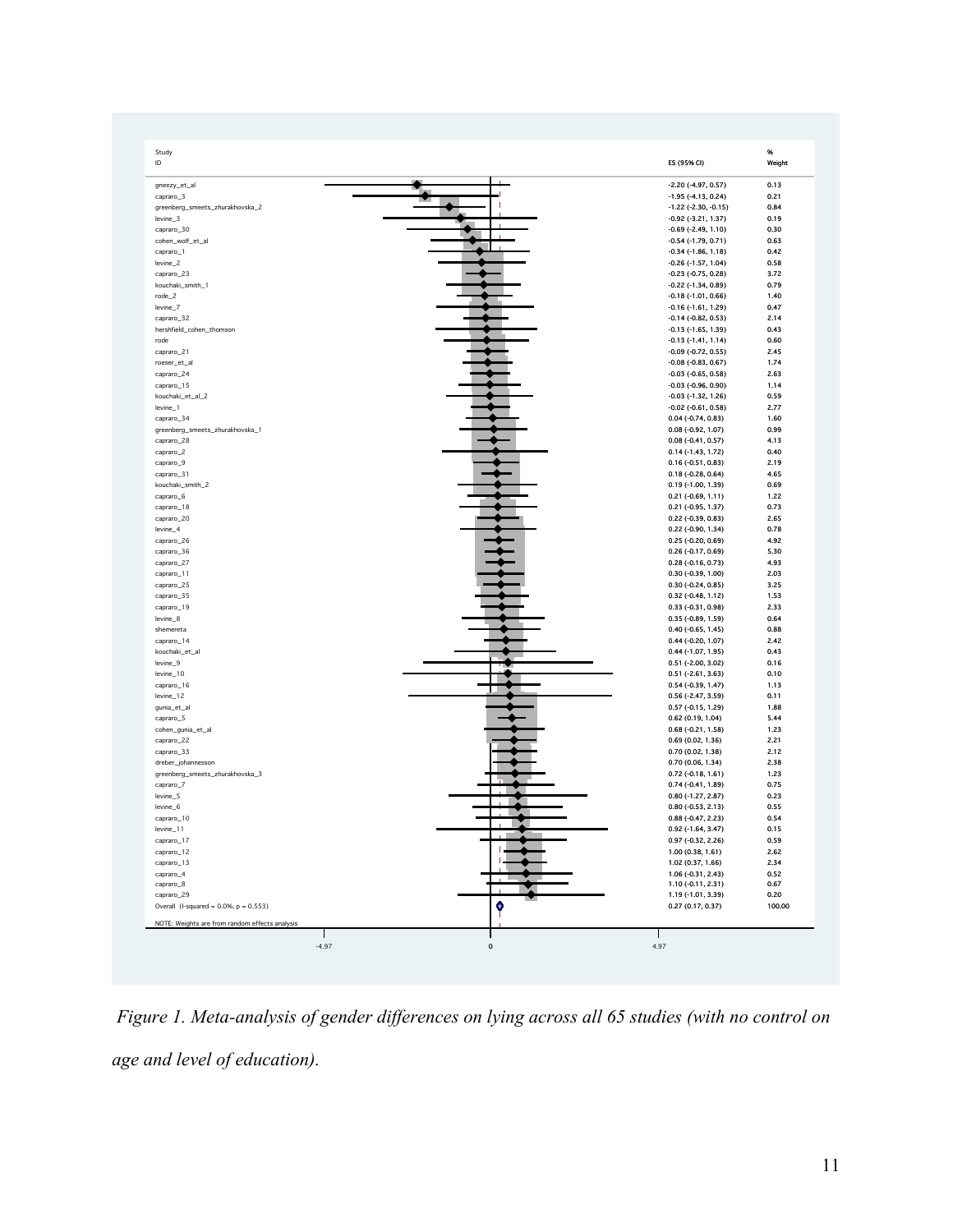Finally, to test for potential publication bias and small study effect, without and with control on age and education, I conduct Egger's test and Begg's test by launching, respectively, the *Stata* commands: *metabias genderc genderse, egger*; *metabias genderc\_control genderse\_control, egger*; *metabias genderc genderse, begg*; and *metabias genderc\_control genderse\_control, begg*. In doing so, I find no evidence of publication bias and small study effect (Egger's test: without control:  $t = -0.99$ ,  $p = 0.328$ ; with control:  $t = -0.67$ ,  $p=0.507$ ; Begg's test: without control:  $z = -0.62$ ,  $p=0.533$ ; with control:  $z = -0.44$ ,  $p=0.659$ ).

# **Black lies**

I now analyze gender differences on the decision to tell black lies, i.e., lies that benefit the liar at the expenses of another person.

#### **Dataset**

I analyze  $N = 4,161$  distinct observations, coming from 36 different experimental conditions: fourteen conducted by my research group, six by Emma Levine (unpublished), one by Sheremeta & Shields (2013), three by Greenberg, Smeets, and Zhurakhovska (2015), one by Dreber and Johannesson (2008), one by Cohen, Gunia, Kim-Jun and Murnighan (2009), one by Cohen, Wolf, Panter and Insko (2011), one by Gunia et al (2012), one by Hershfield, Cohen and Thomson (2012), two by Kouchaki and Smith (2014), two by Kouchaki, Smith-Crowe, Brief and Sousa (2013), two by Rode (2010), and one by Roeser et al (2016).

# **Analysis**

On average, 36% of males versus 44% of females are honest. Random-effects metaanalysis shows that females are significantly more honest than males (effect size  $= 0.191, 95\%$  $CI = [0.058, 0.325], Z = 2.81, p = 0.005$ . This effect is robust after controlling for age and, when possible, for level of education (effect size =  $0.189, 95\%$  CI =  $[0.054, 0.325]$ , Z = 2.74, p =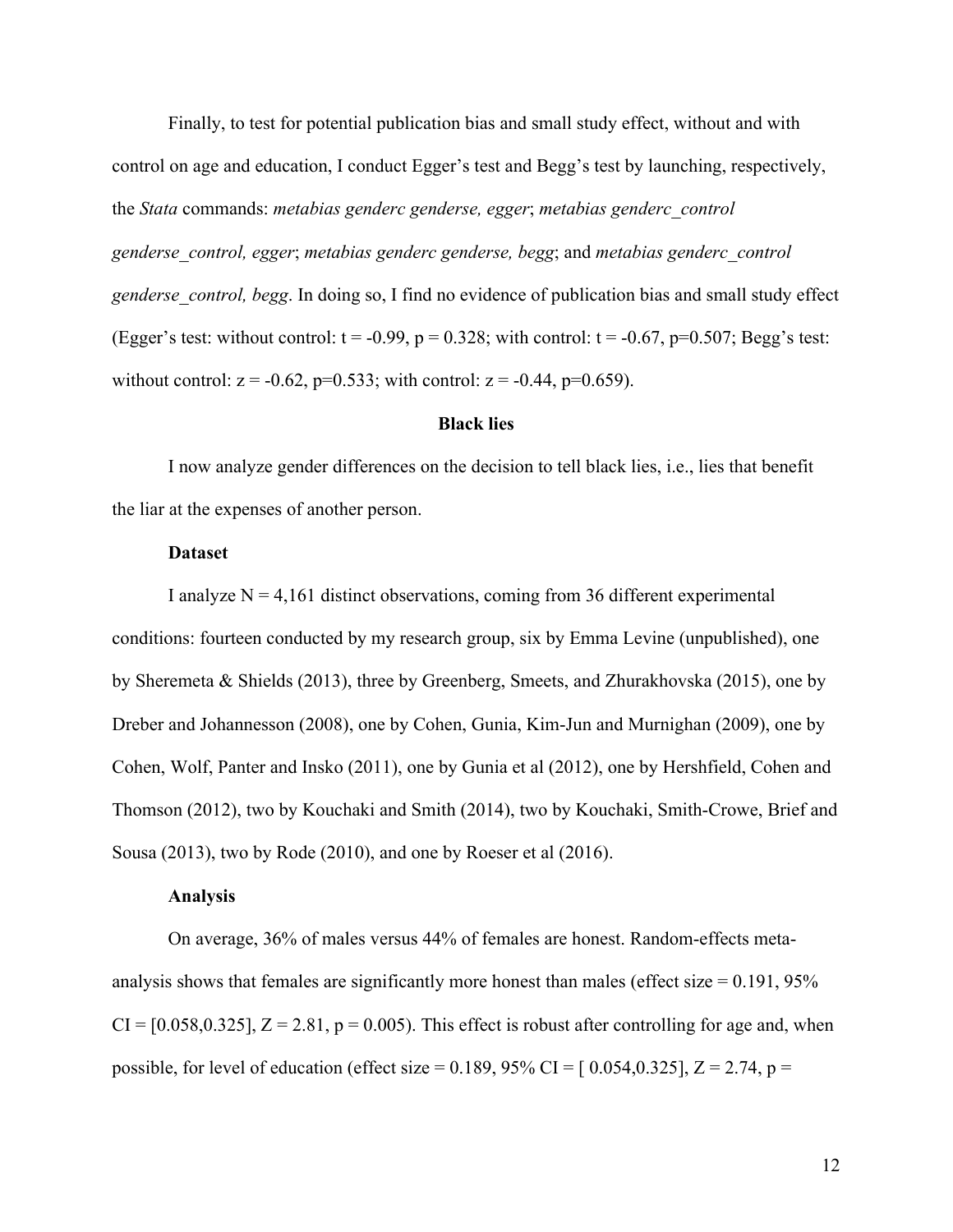0.006). Furthermore, there is no evidence of heterogeneity across studies in the true size of this effect (without control:  $p = 0.858$ ; with control:  $p = 0.891$ ). Forest plot of the meta-analysis is reported in Figure 2. Finally, Egger's test (without control:  $z = -0.21$ ,  $p = 0.833$ ; with control:  $z =$ 0.42,  $p=0.681$ ) and Begg's test (without control:  $z = -0.22$ ,  $p=0.824$ ; with control:  $z = 0.41$ , p=0.682) show no evidence of publication bias and small study effect.

| Study<br>ID                                    | %<br>Weight<br>ES (95% CI)                               |
|------------------------------------------------|----------------------------------------------------------|
| greenberg_smeets_zhurakhovska_2                | $-1.22$ ( $-2.30$ , $-0.15$ ) $1.53$                     |
| cohen_wolf_et_al                               | -0.54 (-1.79, 0.71) 1.14                                 |
| capraro_23                                     | -0.23 (-0.75, 0.28) 6.74                                 |
| kouchaki_smith_1                               | -0.22 (-1.34, 0.89) 1.44                                 |
| $rode_2$                                       | -0.18 (-1.01, 0.66) 2.54                                 |
| levine 7                                       | -0.16 (-1.61, 1.29) 0.85                                 |
| hershfield_cohen_thomson                       | -0.13 (-1.65, 1.39) 0.77                                 |
| rode                                           | -0.13 (-1.41, 1.14) 1.09                                 |
| capraro_21                                     | -0.09 (-0.72, 0.55) 4.44                                 |
| roeser_et_al                                   | $-0.08$ ( $-0.83$ , $0.67$ ) 3.15                        |
| capraro_24                                     | -0.03 (-0.65, 0.58) 4.76                                 |
| capraro_15                                     | -0.03 (-0.96, 0.90) 2.06                                 |
| kouchaki_et_al_2                               | -0.03 (-1.32, 1.26) 1.07                                 |
| greenberg_smeets_zhurakhovska_1                | $0.08$ (-0.92, 1.07) 1.79                                |
| capraro_28                                     | $0.08$ (-0.41, 0.57) 7.48                                |
| kouchaki_smith_2                               | 0.19 (-1.00, 1.39) 1.24                                  |
| capraro_18                                     | 0.21 (-0.95, 1.37) 1.32                                  |
| capraro_20                                     | $0.22$ (-0.39, 0.83) 4.81                                |
| capraro_26                                     | $0.25$ (-0.20, 0.69) 8.92                                |
| capraro_27                                     | $0.28$ (-0.16, 0.73) 8.94                                |
| capraro_25                                     | $0.30$ (-0.24, 0.85) 5.90                                |
| capraro_19                                     | 0.33 (-0.31, 0.98) 4.22                                  |
| levine_8                                       | $0.35$ (-0.89, 1.59) 1.16                                |
| shemereta                                      | $0.40$ (-0.65, 1.45) 1.60                                |
| kouchaki_et_al                                 | 0.44 (-1.07, 1.95) 0.78                                  |
| levine_9                                       | $0.51$ (-2.00, 3.02) 0.28                                |
| levine_10                                      | $0.51$ (-2.61, 3.63) $0.18$                              |
| capraro_16                                     | $0.54$ (-0.39, 1.47) 2.05                                |
| levine_12                                      | $0.56$ (-2.47, 3.59) $0.19$                              |
| qunia_et_al                                    | $0.57$ (-0.15, 1.29) 3.41                                |
| cohen_gunia_et_al                              | $0.68$ (-0.21, 1.58) 2.24                                |
| capraro_22                                     | $0.69(0.02, 1.36)$ 4.01                                  |
|                                                |                                                          |
| dreber_johannesson                             | $0.70(0.06, 1.34)$ 4.32                                  |
| greenberg_smeets_zhurakhovska_3                | $0.72$ (-0.18, 1.61) 2.23                                |
| levine_11<br>capraro_17                        | $0.92$ (-1.64, 3.47) $0.27$<br>$0.97$ (-0.32, 2.26) 1.07 |
| Overall (I-squared = $0.0\%$ , $p = 0.858$ )   |                                                          |
| Ŷ<br>f.                                        | 0.19 (0.06, 0.32) 100.00                                 |
| NOTE: Weights are from random effects analysis |                                                          |

*Figure 2. Forest plot of the meta-analysis of the gender differences in telling black lies (with no control on age and level of education).*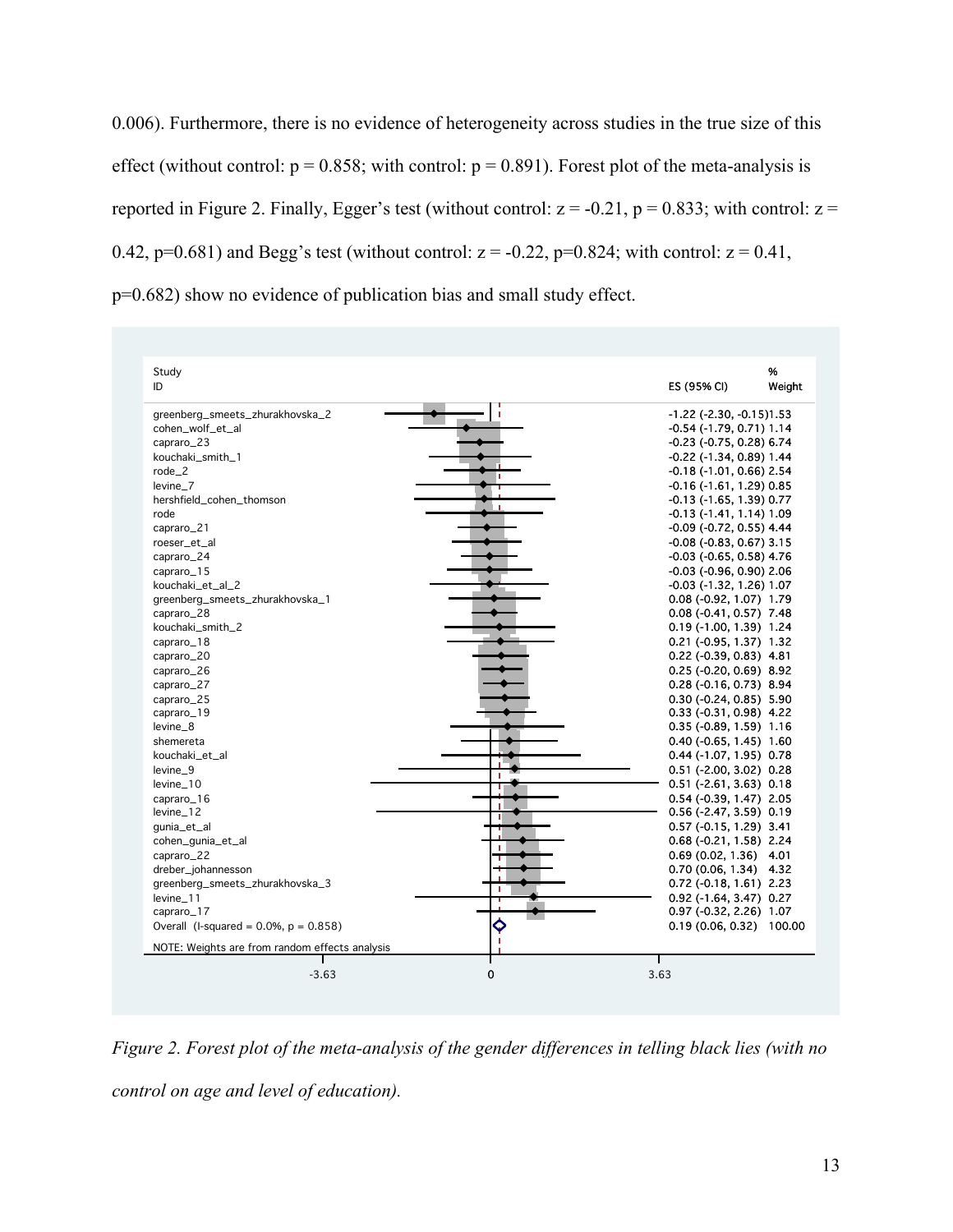It is formative to note that the overall effect is relatively small, and this might explain why previous research failed to consistently detect gender differences. A power analysis indeed shows that to detect the overall effect with power 0.9 at a 5% significant level one needs a sample of size N=1,989.

#### **Altruistic white lies**

Next I analyze gender differences on the decision to tell altruistic white lies, namely, lies that benefit another person at a cost for the liar.

# **Dataset**

I analyze  $N = 2,940$  distinct observations, in 20 experimental conditions: fourteen by my research group, and six (unpublished) by Emma Levine's. In all these conditions, lying is socially efficient, whereas telling the truth minimizes payoff differences.

# **Analysis**

On average, 76% of males versus 83% of females acts honestly. Random-effects metaanalysis finds that females are more honest than males (effect size  $= 0.469, 95\%$  CI [0.256,0.681],  $Z = 4.33$ ,  $p < 0.001$ ). This effect is also robust after controlling for sex and, when possible, for the level of education (effect size = 0.537, 95% CI [0.341,0.733],  $Z = 5.37$ , p < 0.001). Furthermore, there is no evidence of heterogeneity across studies in the true size of this effect (without control:  $p = 0.315$ ; with control:  $p = 0.493$ ). Forest plot of the meta-analysis is reported in Figure 2. Finally, there is no evidence of publication bias and small studies effect (without control: Egger's test:  $t = -0.70$ ,  $p = 0.494$ ; Begg's test:  $z = -0.59$ ,  $p = 0.552$ . With control: Egger's test:  $t = -0.94$ ,  $p = 0.359$ ; Begg's test:  $z = -1.36$ ,  $p = 0.172$ ).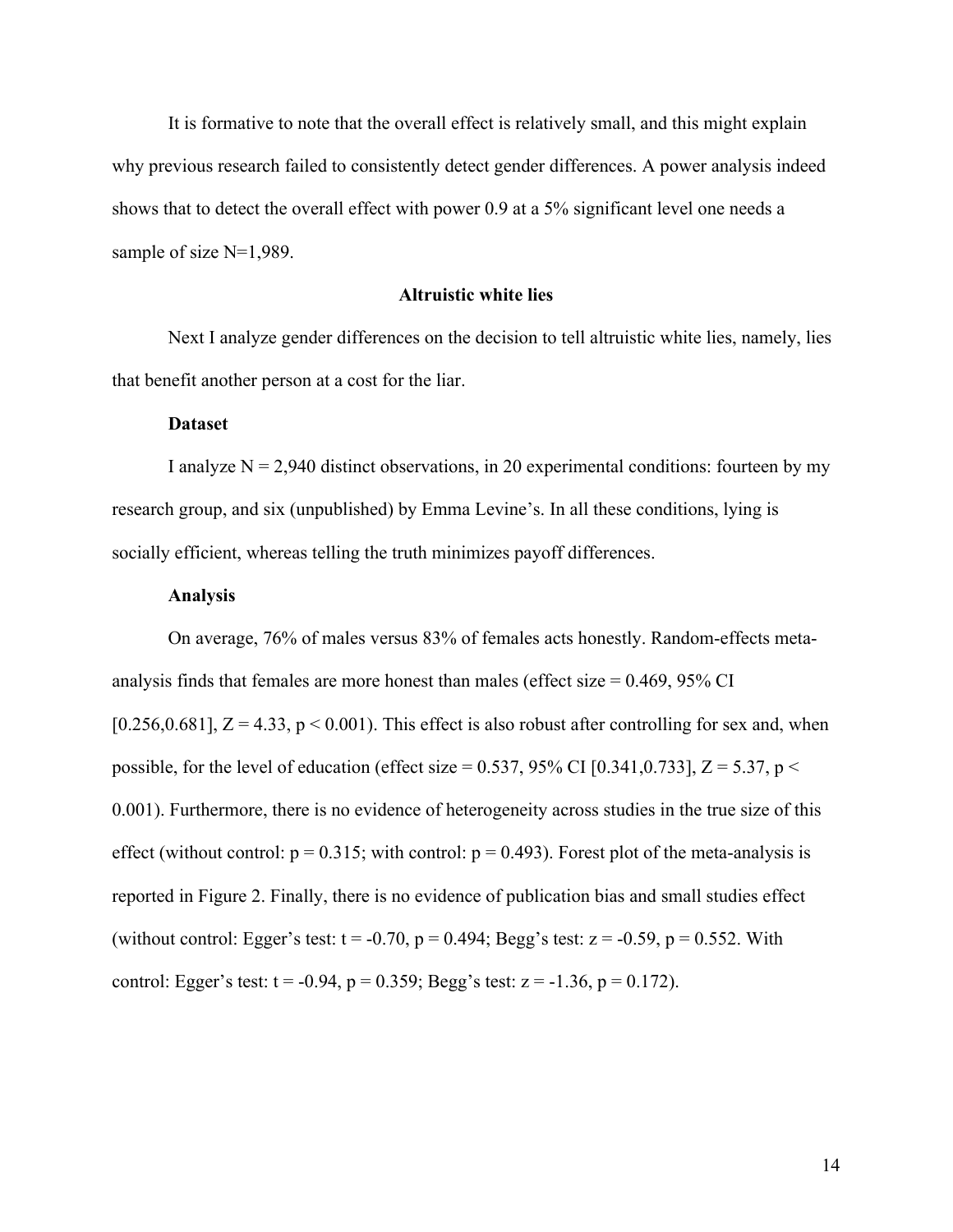

*Figure 3. Forest plot of the meta-analysis of the gender differences in telling Altruistic white lies (with no control on age and level of education).* 

Also in this case, it is formative to note that the overall effect is relatively small, and this might explain why previous research failed to consistently detect gender differences. A power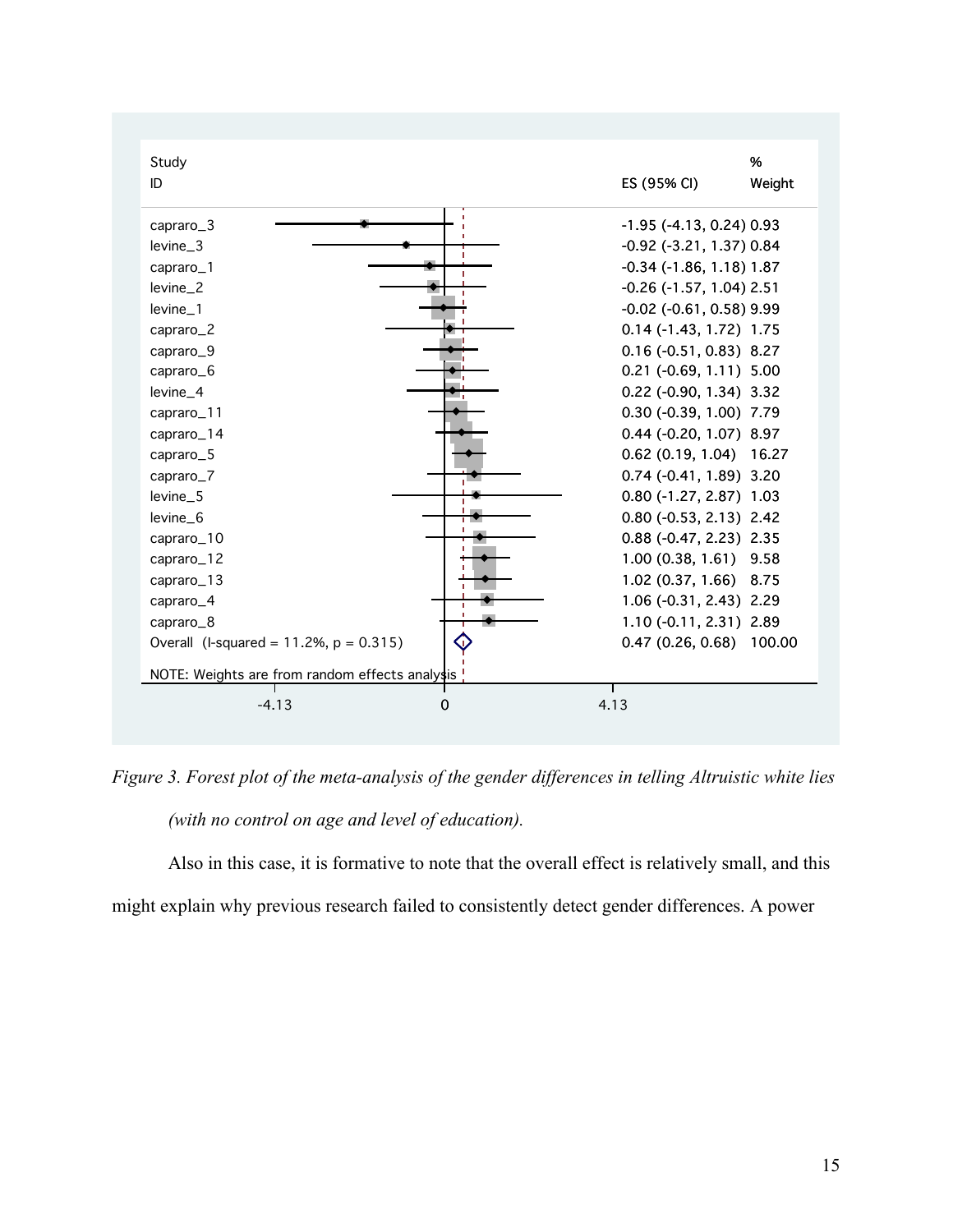analysis indeed shows that to detect the overall effect with power 0.9 at a 5% significant level one needs a sample of size N=728.

# **Pareto white lies**

Finally, I explore gender differences on the decision to tell Pareto white lies, that is, lies that benefit both the liar and another person.

# **Dataset**

I analyze  $N = 1,627$  distinct observations, in 9 experimental conditions: eight by my research group, and one by Gneezy, Rockenbach and Serra-Garcia (2013).

# **Analysis**

On average, 26% of males versus 29% of females acts honestly. Random-effect metaanalysis finds that males are almost significantly more dishonest than females, when I do not control for age and level of education (effect size  $= 0.205$ ,  $95\%$  CI  $=$  [-0.029, 0.439], Z=1.72, p=0.085). However, this almost significant effect is not robust after controlling for age and level of education (effect size =  $0.199, 95\%$  CI =  $[-0.041, 0.438]$ , Z= $1.62$ , p= $0.104$ ). There is no heterogeneity across studies (without control:  $p = 0.438$ ; with control: 0.505) and no evidence of publication bias, neither without control (Egger's test:  $t = -0.98$ ,  $p = 0.360$ ; Begg's test:  $z = -0.63$ ,  $p = 0.532$ ), nor with control on age and education (Egger's test:  $t = -0.84$ ,  $p = 0.430$ ; Begg's test:  $z = -0.63$ ,  $p = 0.532$ ).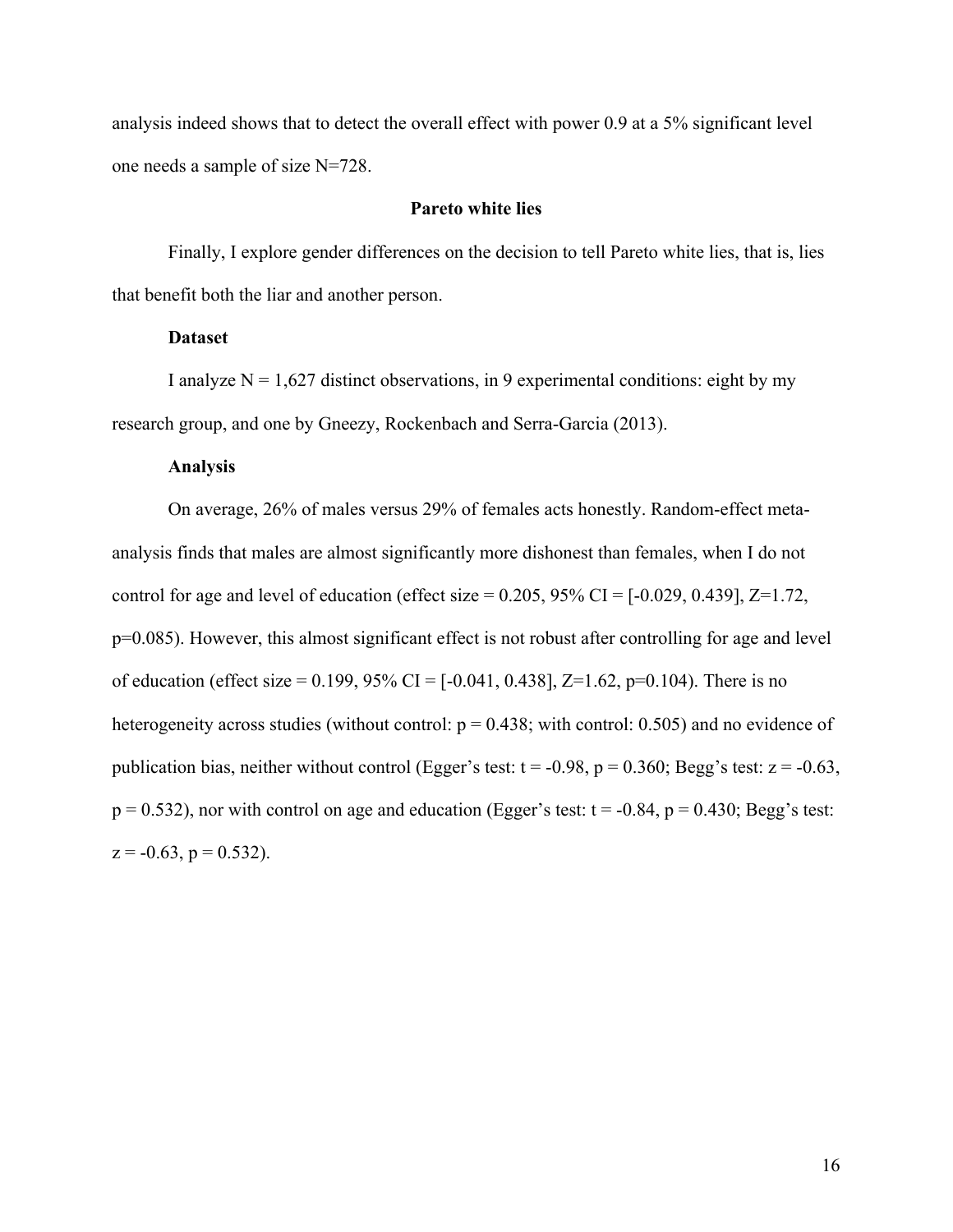

*Figure 3. Forest plot of the meta-analysis of the gender differences in telling Pareto white lies (with no control on age and level of education).*

# **Discussion**

In this work, I have analyzed gender differences in lying using a dataset of 8,728 distinct observations, collected using the sender-receiver game, in 65 experimental treatments, from 14 research groups. Following previous work and motivated by theoretical considerations, I have distinguished three types of lies: black lies, altruistic white lies, and Pareto white lies. The results show that gender differences in lying significantly depend on the consequences of the lie. Specifically, I have found that: (i) males are significantly more likely than females to tell black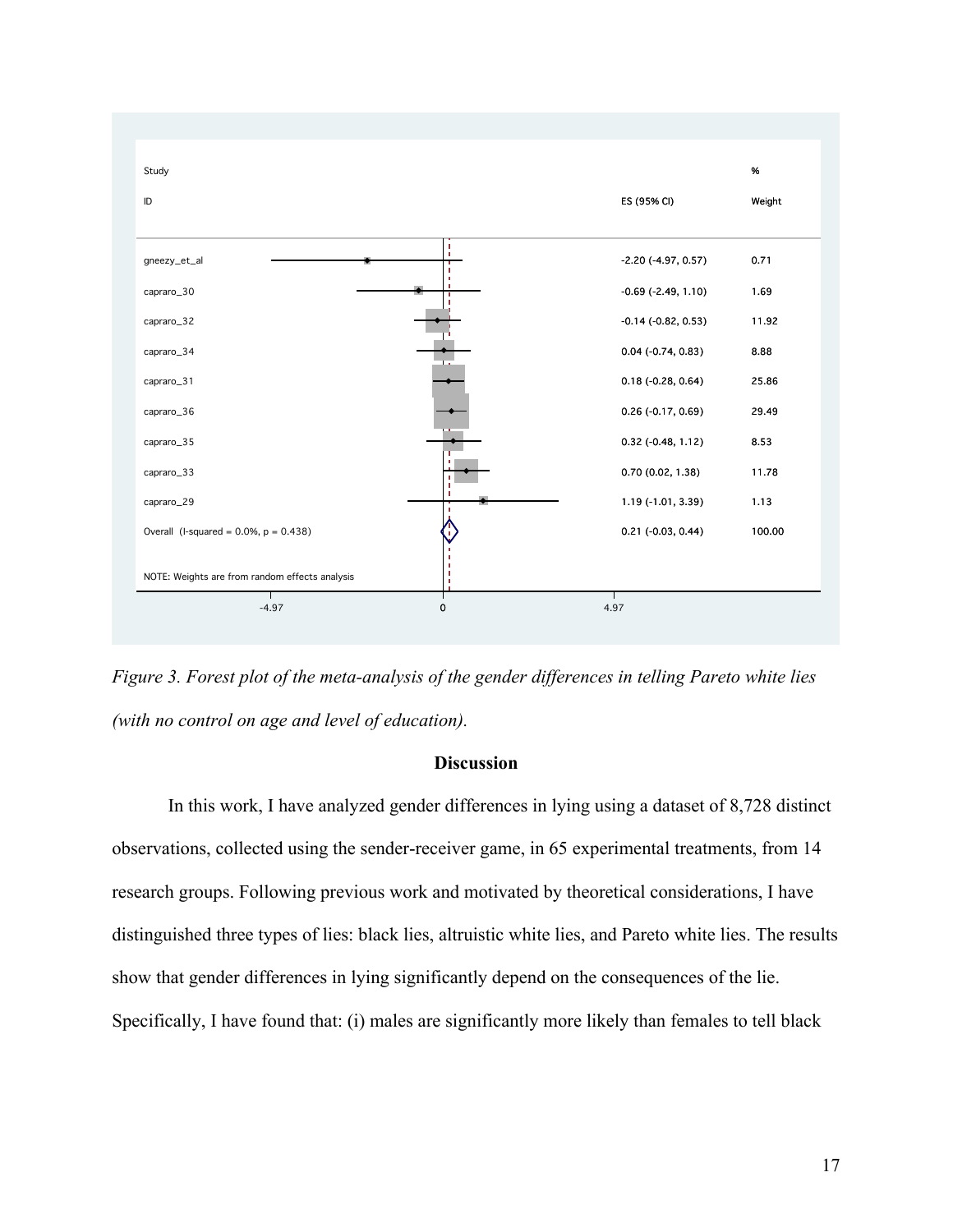lies; (ii) males are significantly more likely than females to tell altruistic white lies; (iii) results are inconclusive in the case of Pareto white lies.

To the best of my knowledge, this is the first meta-analysis on gender differences in lying, which also takes into account the consequences of lying. The closest work I am aware of is indeed a meta-analysis of empirical studies measuring (dis)honesty using the die-under-cup task (Abeler, Nosenzo & Raymond, in press). In the die-under-cup paradigm, subjects roll a die, privately, and then are paid according to the outcome they report. In this way subjects are incentivized to misreport the outcome (Fischbacher & Föllmi-Heusi, 2013). Thus, among the black lie, the altruistic white lie, and the Pareto white lie conditions, the one that is nearer to the die-under-cup task is the black lie condition: in both the black lie condition and the die-undercup task the liar benefits from the lie and the lie harms someone else (although the negative effect of the lie on someone else is somewhat more salient in the sender-receiver game, where another player is directly harmed, than in the die-under-cup task, where the experimenter is indirectly harmed). In line with the current meta-study, also Abeler et al (in press) finds that males are more likely than females to lie.

The main innovation of the current work is to consider also the consequences of lying. Taking them into account is crucial, especially in light of previous work on lying aversion, social preferences, and deontological judgments, which suggest that gender differences in lying may depend on the consequences of the lie. For example, Erat and Gneezy (2012) found that females are more dishonest than males in the case of altruistic white lies, while males may be more dishonest than females in the case of Pareto white lies.

In contrast to Erat and Gneezy (2012), the current meta-analysis shows that males are more dishonest than females also in the case of altruistic white lies. However, it is important to

18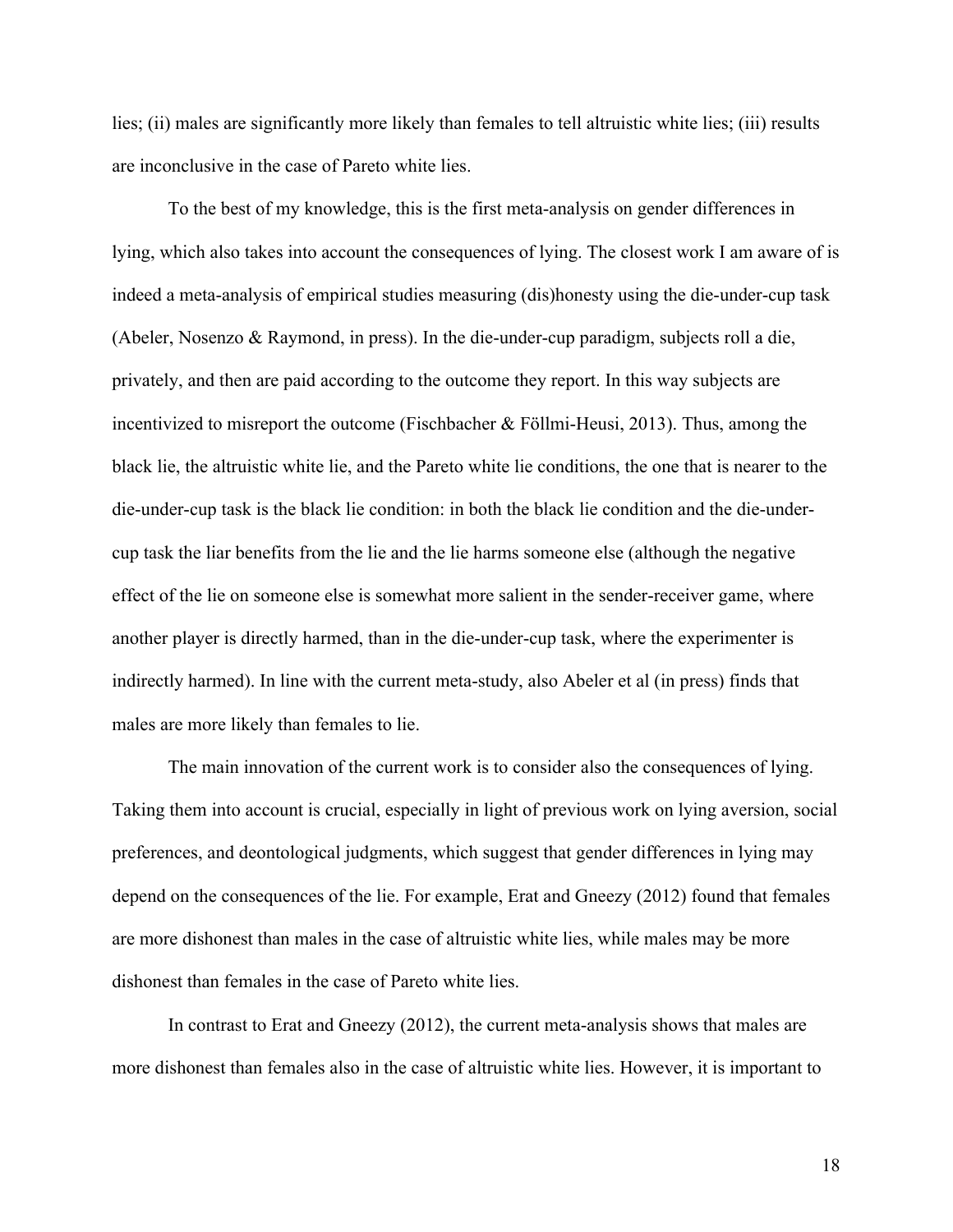note that the current analysis does not include the data from Erat and Gneezy  $(2012)^5$ , showing the opposite effect. One may thus wonder whether including Erat and Gneezy (2012) might change the results. To address this point, I have conducted a robustness check by estimating the logit regression coefficients in Erat and Gneezy (2012) from the results reported in their paper<sup>6</sup>. Re-running the meta-analysis by adding this estimated coefficient does not change the qualitative result: males still appear to lie significantly more than females (without control: effect size = 0.395, 95% CI [0.158,0.632],  $Z = 3.27$ ,  $p = 0.001$ ; with control: effect size = 0.450 95% CI [0.221,0.680],  $Z = 3.84$ ,  $p < 0.001$ ]. This suggests that the original finding by Erat and Gneezy (2012) might have been a false positive.

The current results are inconclusive in the case of Pareto white lies. Males seem to be slightly more dishonest than female, but the results are almost significant without control on age and level of education, and even becomes non-significant when controlling for these demographics. However, the p-values are relatively small, suggesting that there might be a small effect that I was unable to detect due to the limited power<sup>7</sup>. One might thus wonder whether the effect would become significant with a larger sample. As far as I know, there is only one paper using Pareto white lies that it is not included in this meta-analysis, and this is this work by Cappelen et al  $(2013)^8$ . Does including this study resolve this inconclusiveness? Unfortunately,

 <sup>5</sup>  ${}^{5}I$  asked the data by email to Uri Gneezy, who replied that "the relevant data from my papers (gender and decisions) is in the papers or online appendix". Not having found the exact data on the appendix, I used the results reported in the paper to estimate the effect as reported in the main text.

<sup>&</sup>lt;sup>6</sup>Erat and Gneezy (2012) conducted an altruistic white lie condition with N=101 subjects (62 males and 39 females). Also in their experiment, lying is socially efficient while being honest is egalitarian. They found a proportion of lying of 41% among females and 27% among males. To estimate the logit regression coefficient, I assume that 16 females lie versus 17 males.

<sup>&</sup>lt;sup>7</sup>Power analysis shows that to detect the overall effect with power 0.9 at a 5% level one needs a sample of size  $N=2.646$ .

 ${}^{8}$ I emailed all three authors of the Cappelen et al (2013) paper to ask for their data, but I received no answer. For this reason, I opted for estimating their effect from the result reported in their paper and include this in this additional analysis.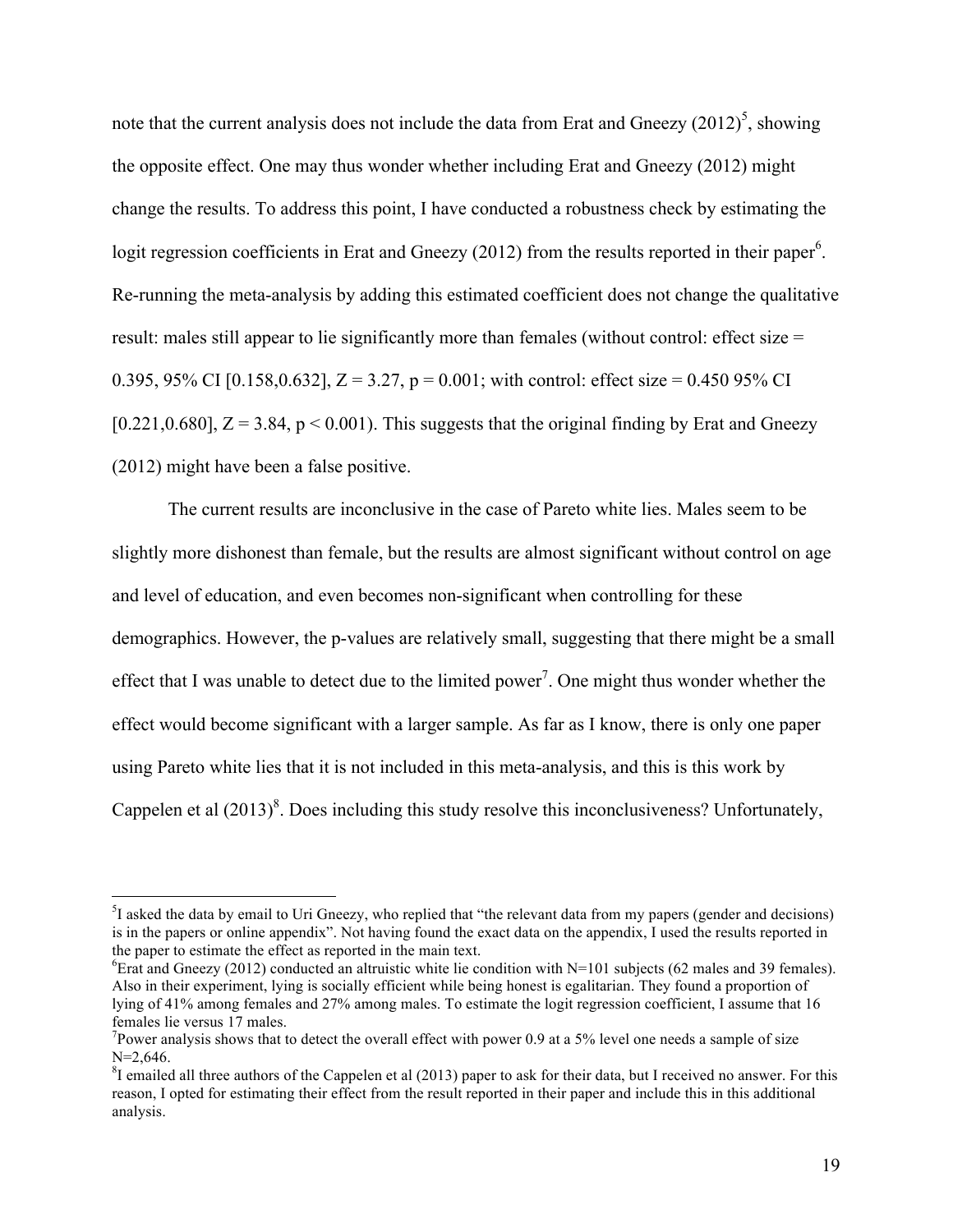this does not happen, fundamentally because Cappelen et al's (2013) results are actually trending in the opposite direction, with females slightly more likely to lie than males. More formally, by estimating the coefficient from Cappelen et al  $(2013)^9$  and rerunning the meta-analysis, I still find that males are not significantly more dishonest than females (without control: 95% CI [- 0.113,0.347], Z=1.00, p=0.316; with control: 95% CI [-0.113, 0.329], Z=0.96, p=0.337). Note that the p-values are further away from significance, essentially because, as already mentioned, Cappelen et al's (2013) results are trending in the opposite direction as the original effect.

As described in the Theoretical Considerations section, the overall pattern of results is consistent with the hypothesis that females and males do not differ in the intrinsic cost of lying, but they differ only on social preferences: males are more selfish than females and more concerned about social efficiency than females; while females are more concerned than males about reaching an equitable distribution of payoffs. Further research should be devoted to test this other predictions of this hypothesis. For example, it would be important to explore gender differences in telling altruistic white lies in situations in which lying minimizes payoff differences, while being honest is socially efficient and maximize the individual payoff. The aforementioned view predicts that the sign of the gender difference in this case should switch.

Future research should also explore gender differences in telling spiteful lies, that is, lies that harm both players. Unfortunately, this kind of lies has been studied very little in the literature. The only study I am aware of is by Rosaz and Villeval (2012), who found only 3.9%

<sup>-&</sup>lt;br>9  $\rm{^{9}To}$  estimate the regression coefficients, I use the results reported in Cappelen et al (2013) as follows. Lying was 65.6% among females and 61.9% among males. I assume they have 200 males and 200 females, although in reality they have 352 subjects in total.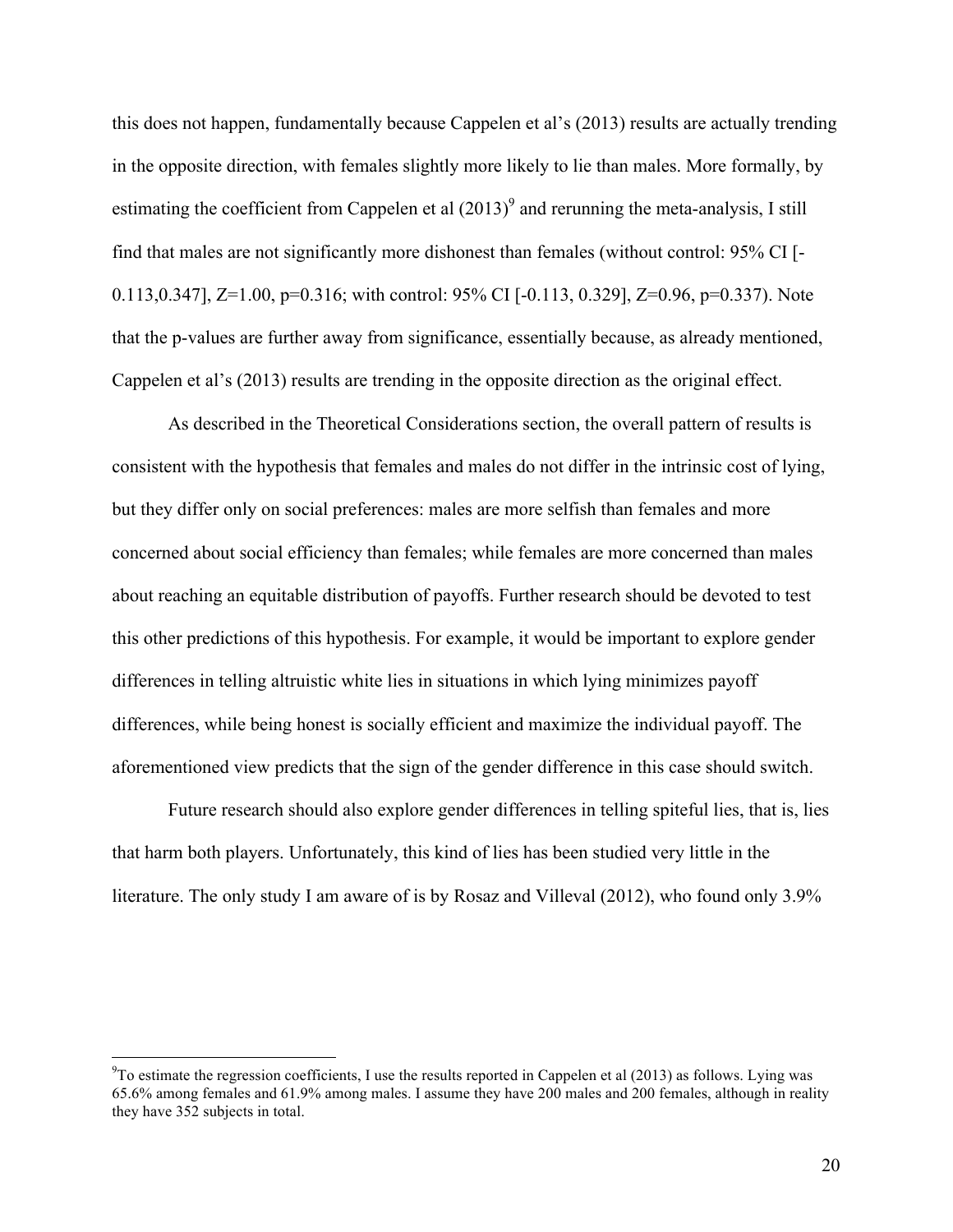of lying. They did not report gender differences. Exploring gender differences in the decision to tell spiteful lies is an interesting avenue for future research.

Another interesting route for further work regards finding potential moderators. The current analysis found no heterogeneity effect in the meta-analysis. Of course, this does not imply that the gender effect is not moderated by any variable. It could simply be that I was not able to detect because of insufficient power or insufficient variance. Exploring whether the gender effect is moderated by other variables could be an interesting topic for further research.

In sum, here I studied gender differences in lying using a large dataset of 8,728 observations on the sender-receiver game. I found two clear results: males are more likely than females to tell black lies, and males are more likely than females to tell altruistic white lies (at least when lying is socially efficient). Future research should explore gender differences in the case of Pareto white lies and spiteful lies, and in the case of altruistic white lies, when lying minimizes payoff differences, while being honest is socially efficient and individually optimal.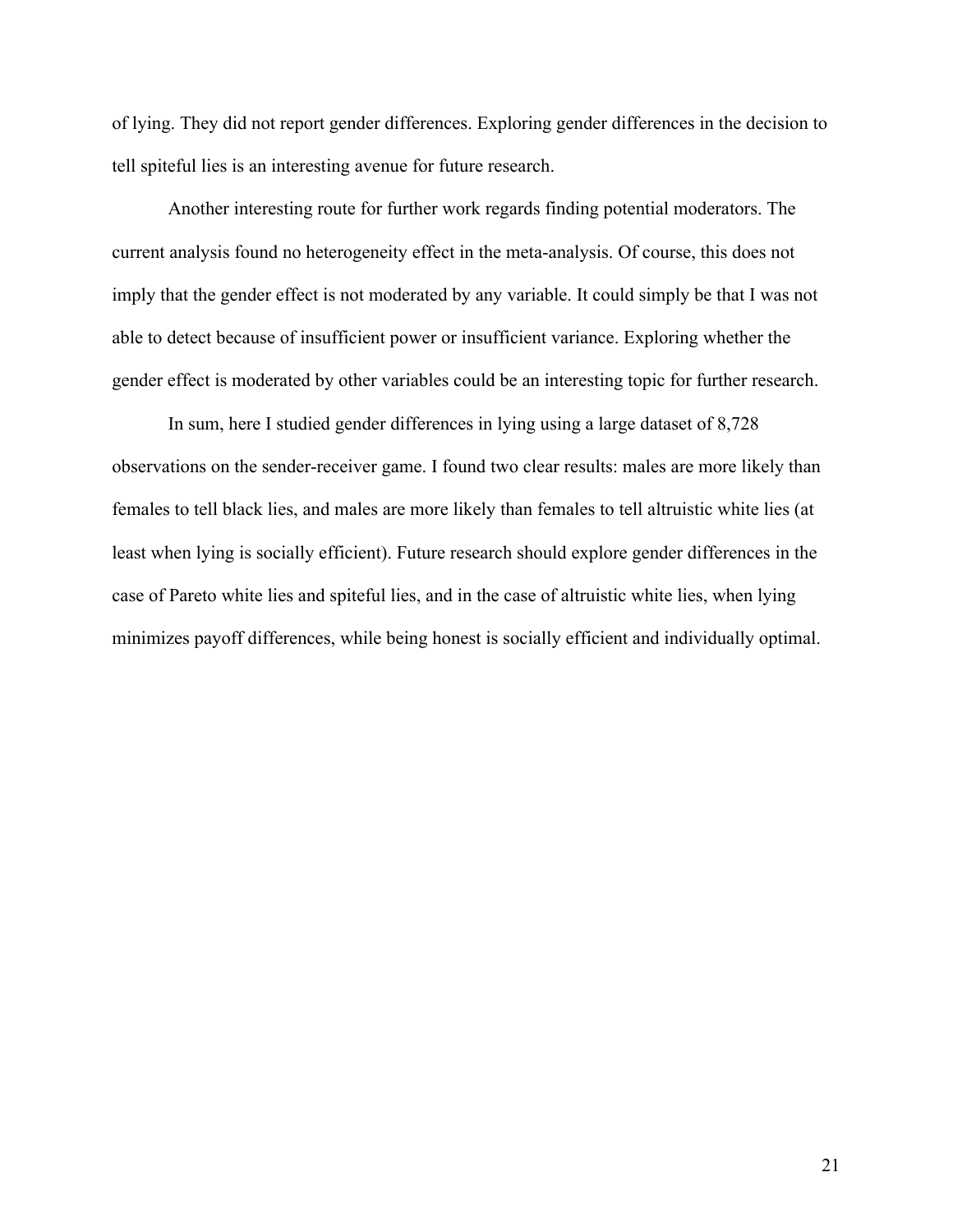#### **References**

Abeler, J., Nosenzo, D., & Raymond, C. (in press). Preferences for truth-telling. *Econometrica*.

- Andreoni, J., & Vesterlund, L. (2001). Which is the fair sex? Gender differences in altruism. *The Quarterly Journal of Economics*, 116, 293-312.
- Barcelo, H., & Capraro, V. (2017). The Good, the Bad, and the Angry: An experimental study on the heterogeneity of people's (dis)honest behavior. *Available at SSRN: https://ssrn.com/abstract=3094305*.
- Biziou-van-Pol, L., Haenen, J., Novaro, A., Occhipinti-Liberman, A., & Capraro, V. (2015). Does telling white lies signal pro-social preferences? *Judgment and Decision Making*, 10, 538-548.
- Brañas-Garza, P., Capraro, V., & Rascón-Ramírez, E. (2018). Gender differences in altruism on Mechanical Turk: Expectations and actual behaviour. *Economics Letters*, 170, 19-23.
- Byrnes, J. P., Miller, D. C., & Schafer, W. D. (1999). Gender differences in risk taking: A metaanalysis. *Psychological Bulletin, 125,* 367-383.
- Cappelen, A. W., Nygaard, K., Sørensen, E. Ø., & Tungodden, B. (2015). Social preferences in the lab: A comparison of students and a representative population. *The Scandinavian Journal of Economics*, 117, 1306-1326.
- Cappelen, A. W., Sørensen, E. Ø., & Tungodden, B. (2013). When do we lie? *Journal of Economic Behavior and Organization*, 93, 258-265.
- Capraro, V. (2017). Does the truth come naturally? Time pressure increases honesty in one-shot deception games. *Economics Letters*, 158, 54-57.
- Capraro, V., & Peltola, N. (2018). Lack of deliberation drives honesty among men but not women. *Available at SSRN: https://www.ssrn.com/abstract=3182830.*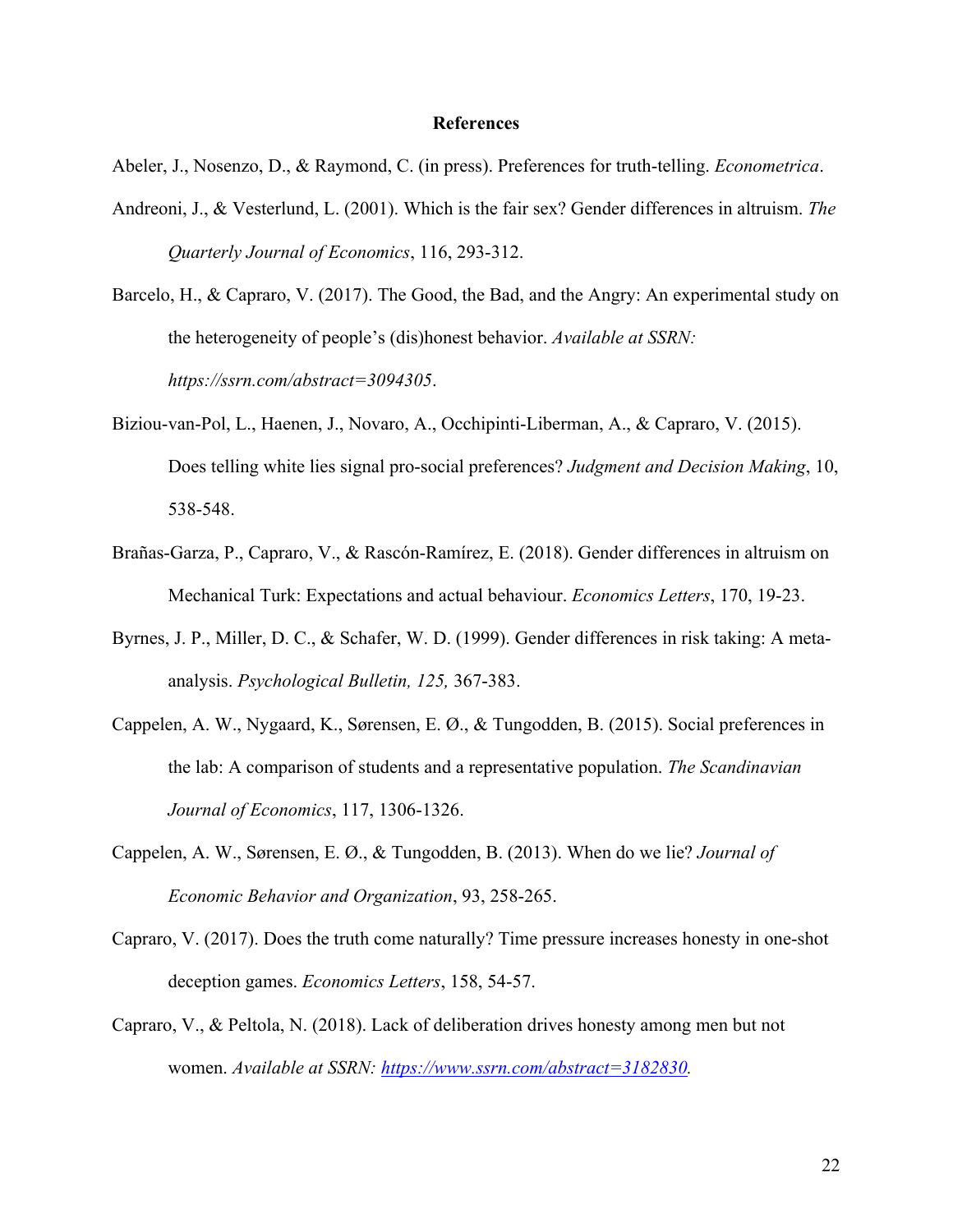- Capraro, V., & Sippel, J. (2017). Gender differences in moral judgment and the evaluation of gender-specified moral agents. *Cognitive Processing*, 4, 399-405.
- Capraro, V., Schulz, J., & Rand, D. G. (2018). Time pressure increases honesty in a senderreceiver deception game. *Available at SSRN: https://www.ssrn.com/abstract=3184537.*
- Carpenter, J., Connolly, C., & Myers, C. K. (2008). Altruistic behavior in a representative dictator experiment. *Experimental Economics*, 11, 282-298.
- Childs, J. (2012). Gender differences in lying. *Economics Letters*, 114, 147-149.
- Cohen, T. R., Gunia, B. C., Kim-Jun, S. Y., & Murnighan, J. K. (2009). Do groups lie more than individuals? Honesty and deception as a function of strategic self-interest. *Journal of Experimental Social Psychology*, 45, 1321-1324.
- Cohen, T. R., Wolf, S. T., Panter, A. T., & Insko, C. A. (2011). Introducing the GASP scale: A new measure of guilt and shame proneness. *Journal of Personality and Social Psychology*, 100, 947-966.
- Conrads, J., Irlenbusch, B., Rilke, R. M., & Walkowitz, G. (2013). Lying and team incentives. *Journal of Economic Psychology*, 34, 1-7.
- Croson, R., & Gneezy, U. (2009). Gender differences in preferences. *Journal of Economic Literature*, 47, 448–474.
- De Wit, A., & Bekkers, R. (2016). Exploring gender differences in charitable giving: The Dutch case. *Nonprofit and Voluntary Sector Quarterly*, 45, 741-761.
- Dreber, A., & Johannesson, M. (2008). Gender differences in deception. *Economics Letters*, 99, 197-199.
- Eagly, A. H. (1987). *Sex differences in social behavior: A social-role interpretation.* Mahwah, New Jersey: L. Erlbaum Associates.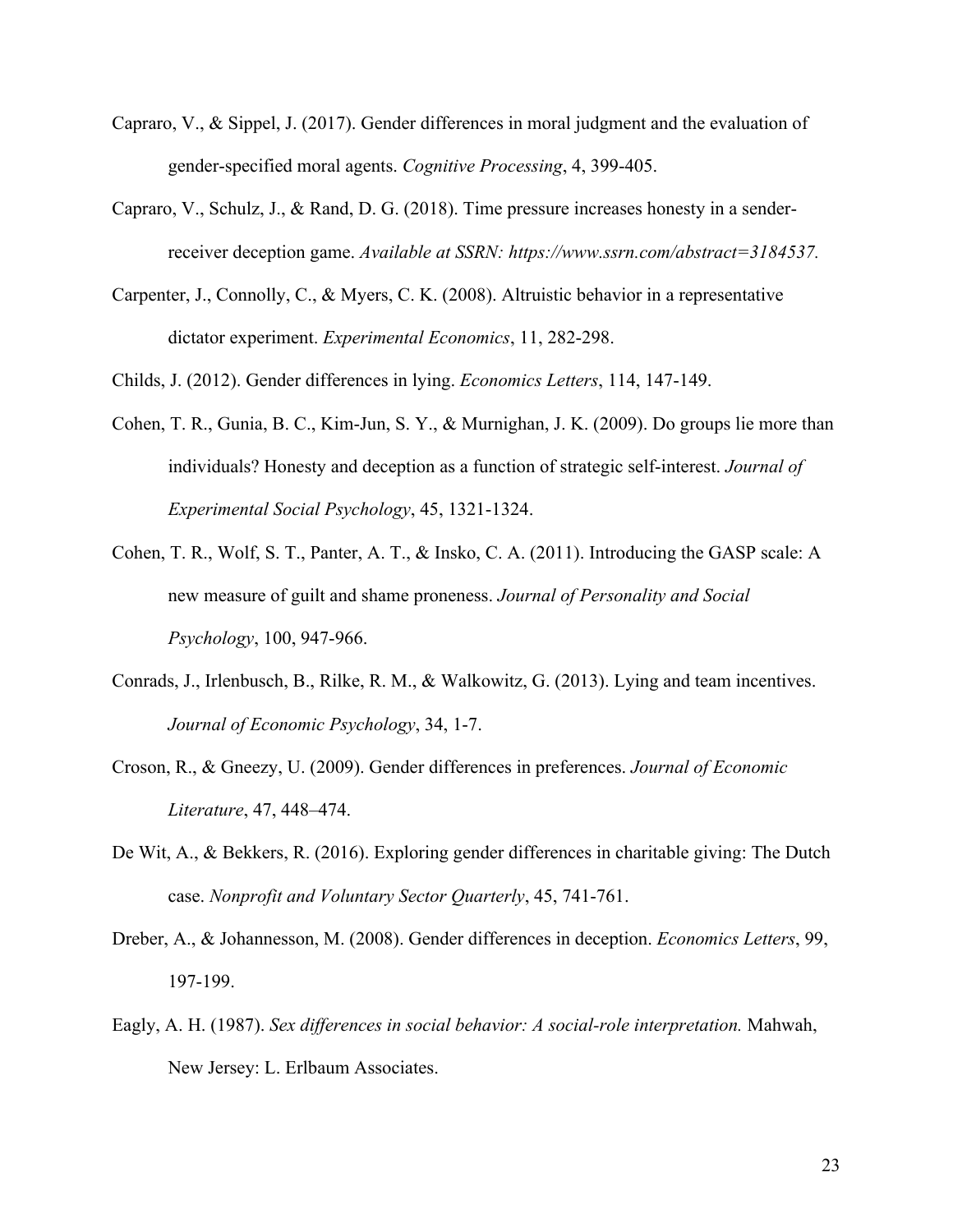Erat, S., & Gneezy, U. (2012). White lies. *Management Science*, 58, 723-733.

- Fischbacher, U., & Föllmi-Heusi, F. (2013). Lies in disguise An experimental study on cheating. *Journal of the European Economic Association*, 11, 525-547.
- Fosgaard, T., Hansen, L. G., & Piovesan, M. (2013). Separating will from grace: An experiment on conformity and awareness in cheating. *Journal of Economic Behavior and Organization*, 93, 279-284.
- Friesen, L., & Gangadharan, L. (2012). Individual level evidence of dishonesty and the gender effect. *Economics Letters*, 117, 624-626.
- Friesdorf, R., Conway, P., & Gawronski, B. (2015). Gender differences in response to moral dilemmas: a process dissociation analysis. *Personality and Social Psychology Bulletin*, 41, 696-713.
- Fumagalli, M., Ferrucci, R., Mameli, F., Marceglia, S., Mrakic-Sposta, S., Zago, S., Lucchiari, C., Consonni, D., Nordio, F., Pravettoni, G., Cappa, S., & Priori, A. (2010). Genderrelated differences in moral judgment. *Cognitive Processing*, 11, 219-226.
- Gino, F., Ayal, S., & Ariely, D. (2013). Self-serving altruism? The lure of unethical actions that benefit others. *Journal of Economic Behavior and Organization*, 93, 285-292.
- Gino, F., Norton, M., & Ariely, D. (2010). The counterfeit self: The deceptive costs of faking it. *Psychological Science*, 21, 712-720.
- Gino, F., Schweitzer, M. E., Mead, N. L., & Ariely, D. (2011). Unable to resist temptation: How self-control depletion promotes unhetical behavior. *Organizational Behavior and Human Decision Processes*, 115, 191-203.
- Gneezy, U. (2005). Deception: The role of consequences. *The American Economic Review*, 95, 285-292.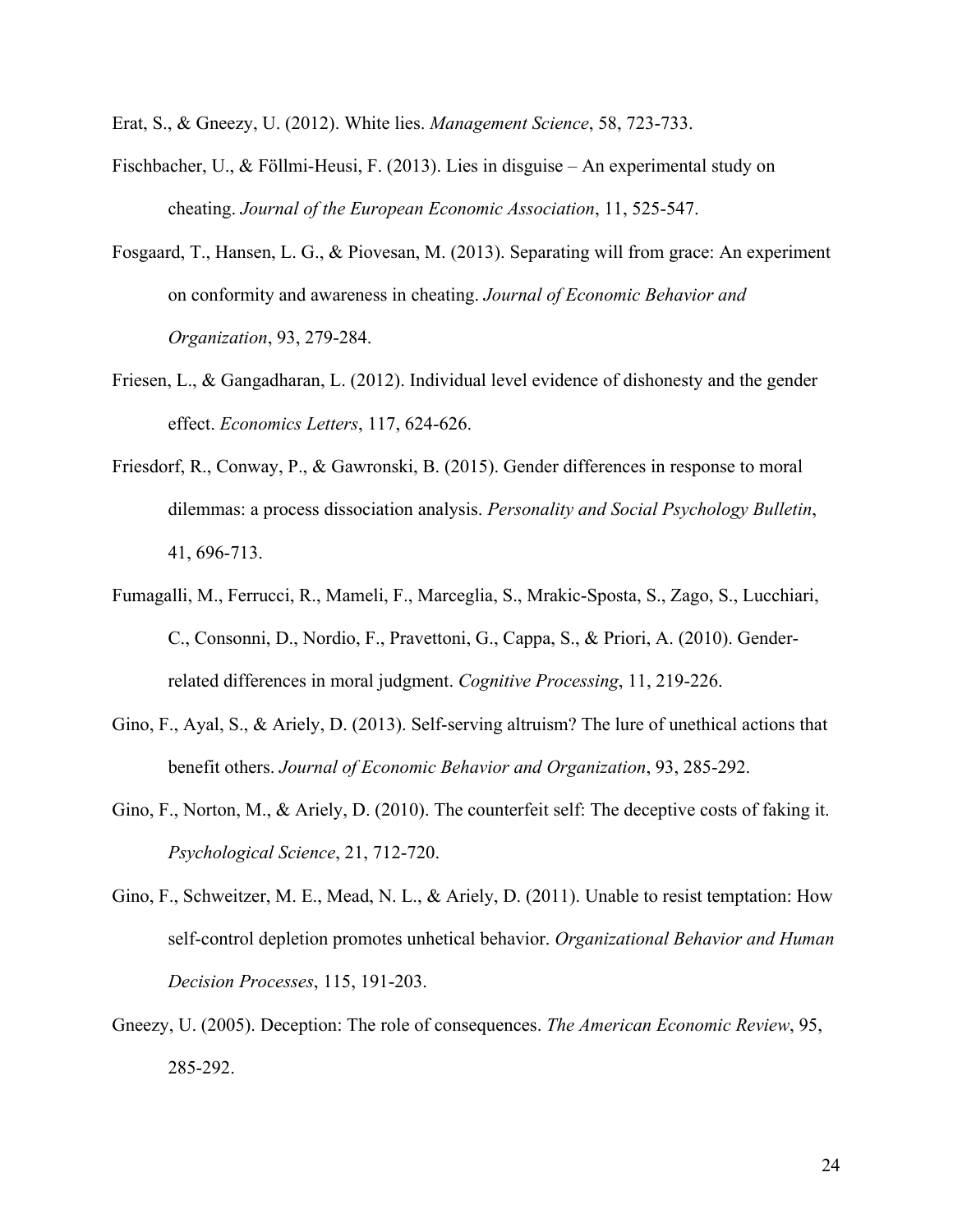- Gneezy, U., Kajackaite, A., & Sobel, J. (2018). Lying aversion and the size of the lie. *The American Economic Review*, 108, 419-453.
- Gneezy, U., Rockenbach, B., & Serra-Garcia, M. (2013). Measuring lying aversion. *Journal of Economic Behavior and Organization*, 93, 293-300.
- Greenberg, A. E., Smeets, P., & Zhurakhovska, L. (2015). Promoting truthful communication through ex-post disclosure. *Available at SSRN: https://ssrn.com/abstract=2544349.*
- Greene, J. D., & Paxton, J. M. (2009). Patterns of neural activity associated with honest and dishonest moral decisions. *Proceedings of the National Academy of Sciences*, 106, 12506-12511.
- Gunia, B. C., Wang, L., Huang, L., Wang, J. W., & Murnighan, J. K. (2012). Contemplation and conversation: subtle influences on moral decision making. *Academy of Management Journal*, 55, 13-33.
- Hershfiel, H. E., Cohen, T. R., & Thomson, L. (2012). Short horizons and tempting situations: Lack of continuity to our future selves leads to unethical decision making and behavior. *Organizational Behavior and Human Decision Processes*, 117, 298-310.
- Horton, J. J., Rand, D. G., & Zeckhauser, R. J. (2011). The online laboratory: Conducting experiments in a real labor market. *Experimental Economics*, 14, 399-425.
- Kocher, M. G., Pahlke, J., & Trautmann, S. T. (2013). Tempus fugit: time pressure in risky decisions. *Management Science*, 59, 2380-2391.
- Kouchaki, M., Smith-Crowe, K., Brief, A. P., & Sousa, C. (2013). Seeing green: Mere exposure to money triggers a business decision frame and unethical outcomes. *Organizational Behavior and Human Decision Processes*, 121, 53-61.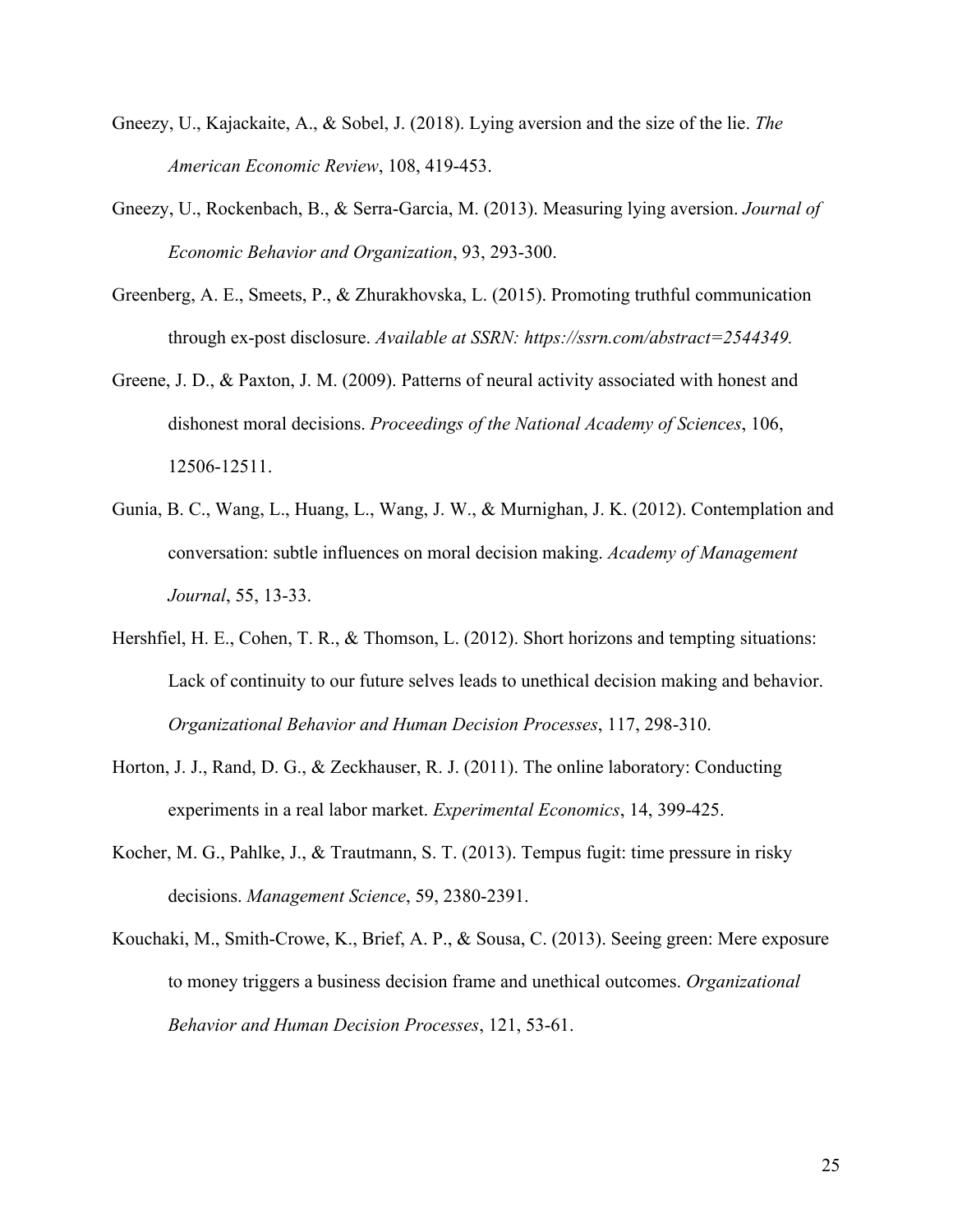- Kouchaki, M., & Smith, H. I. (2014). The morning morality effect: The influence of time of day on unethical behavior. *Psychological Science* 25, 95-102.
- Levine, E. E., & Schweitzer, M. (2014). Are liars ethical? On the tension between benevolence and honesty. *Journal of Experimental Social Psychology*, 53, 107-117.
- Levine, E. E., & Schweitzer, M. (2015). Prosocial lies: When deception breeds trust. *Organizational Behavior and Human Decision Processes*, 26, 88-106.
- Lohse, T., Simon, S. A., & Konrad, K. A. (2018). Deception under time pressure: Conscious decision or a problem of awareness. *Journal of Economic Behavior and Organization*, 146, 31-42.
- Mazar, N., Amir, O., & Ariely, D. (2008). The dishonesty of honest people: A theory of selfconcept maintenance. *Journal of Marketing Research*, 45, 633-644.
- Mesch, D. J., Rooney, P. M., Steinberg, K. S., & Denton, B. (2006). The effects of race, gender, and marital status on giving and volunteering in Indiana. *Nonprofit and Voluntary Sector Quarterly*, *35*, 565-587.
- Niederle, M., & Vesterlund, L. (2007). Do women shy away from competition? Do men compete too much? *The Quarterly Journal of Economics*, 122, 1067–1101.
- Paolacci, G., Chandler, J., & Ipeirotis, P. G. (2010). Running experiments on Amazon Mechanical Turk. *Judgment and Decision Making*, 5, 411-419.
- Paolacci, G., & Chandler, J. (2014). Inside the Turk: Understanding Mechanical Turk as a participant pool. *Current Directions in Psychological Science*, 23, 184-188.
- Pascual-Ezama, D., Prelec, D., & Dunfield, D. (2013). Motivation, money, prestige, and cheats. *Journal of Economic Behavior and Organization*, 93, 367-373.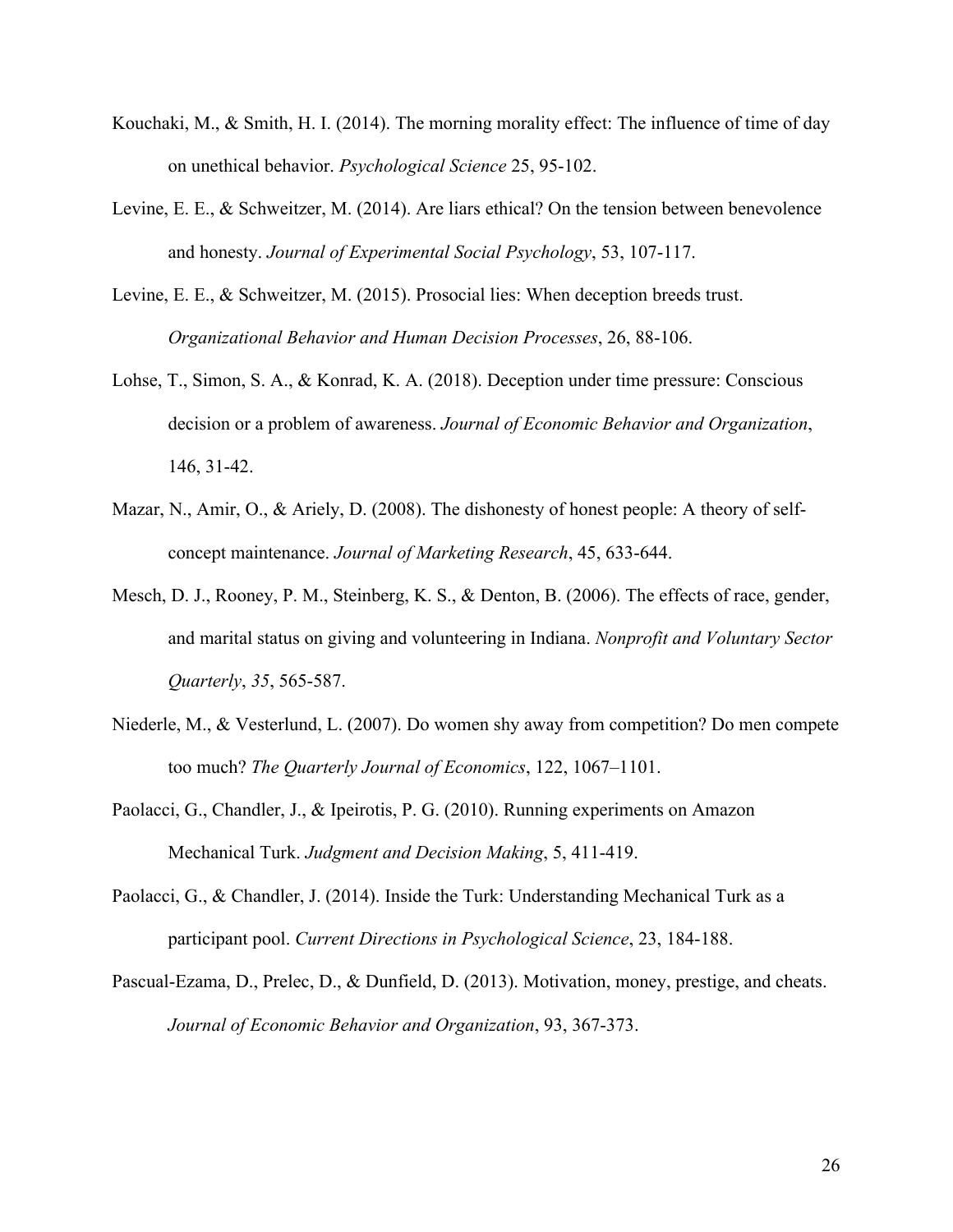- Piper, G., & Schnepf, S. V. (2008). Gender differences in charitable giving in Great Britain. *Voluntas*, *19*, 103-124.
- Ploner, M., & Regner, T. (2013). Self-image and moral balancing: An experimental analysis. *Journal of Economic Behavior and Organization*, 93, 374-383.
- Rand, D. G., Brescoll, V. L., Everett, J. A. C., Capraro, V., & Barcelo, H. (2016). Social heuristics and social roles: Intuition favors altruism for women, but not for men. *Journal of Experimental Psychology: General*, 145, 389-396.
- Rode, J. (2010). Truth and trust in communication: Experiments on the effect of a competitive context. *Games and Economic Behavior*, 68, 325-338.
- Roeser, K., McGregor, V. E., Stegmaier, S., Mathew, J., Kübler, A., & Meule, A. (2016). The Dark Triad of personality and unethical behavior at different times of day. *Personality and Individual Differences*, 88, 73-77.
- Rosaz, J., & Villeval, M. C. (2012). Lies and biased evaluation: A real-effort experiment. *Journal of Economic Behavior and Organization*, 84, 537-539.
- Shalvi, S., & de Dreu, C. K. W. (2014). Oxytocin promotes group-serving dishonesty. *Proceedings of the National Academy of Sciences USA*, 111, 5503-5507.
- Shalvi, S., Eldar, O., & Bereby-Meyer, Y. (2012). Honesty requires time (and lack of justification). *Psychological Science*, 23, 1264-1270.
- Shalvi, S., & Leiser, D. (2013). Moral firmness. *Journal of Economic Behavior and Organization*, 93, 400-407.
- Sheremeta, R. M., & Shields, T. W. (2013). Do liars believe? Beliefs and other-regarding preferences in sender-receiver games. *Journal of Economic Behavior and Organization*, 94, 268-277.